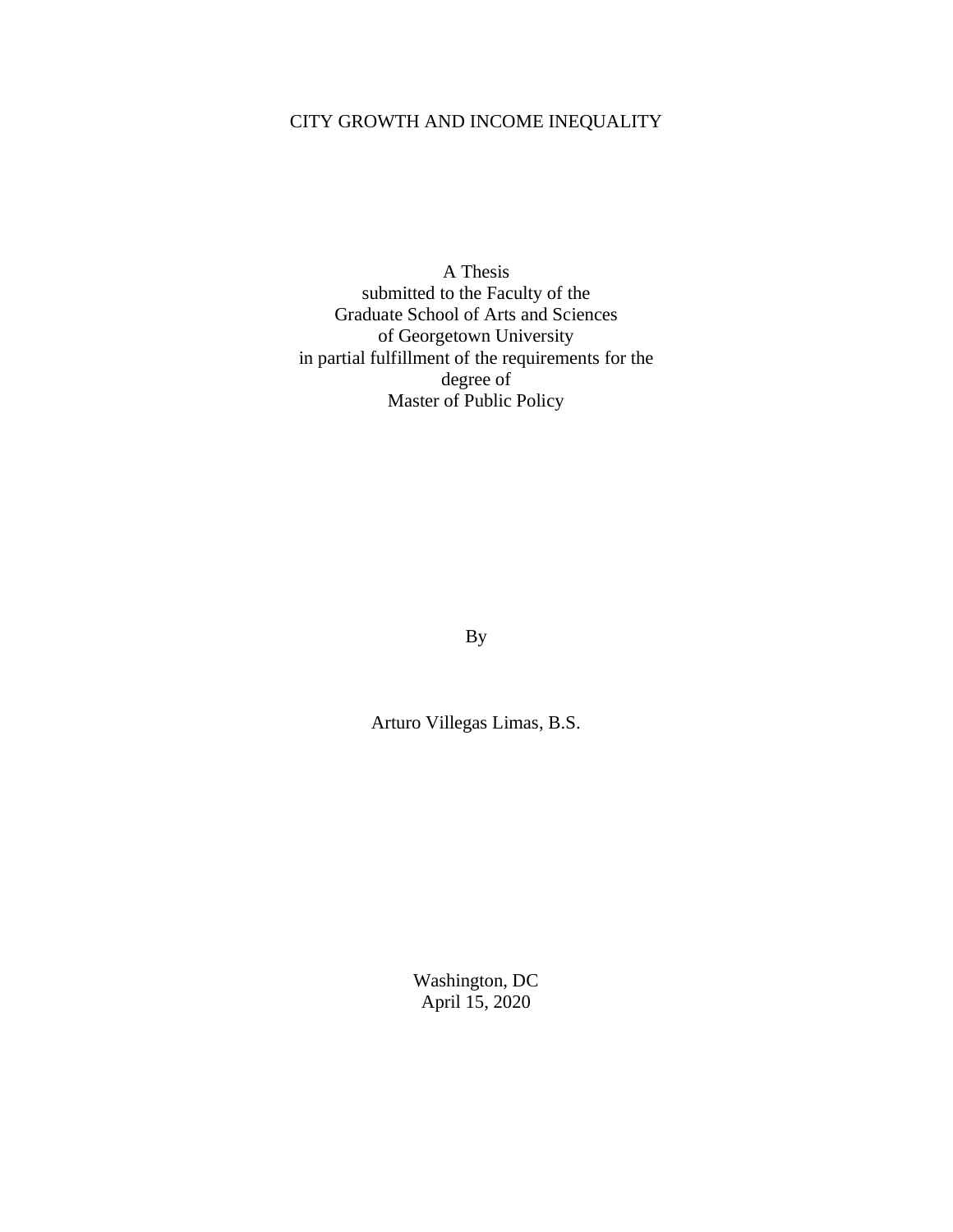Copyright 2020 by Arturo Villegas Limas All Rights Reserved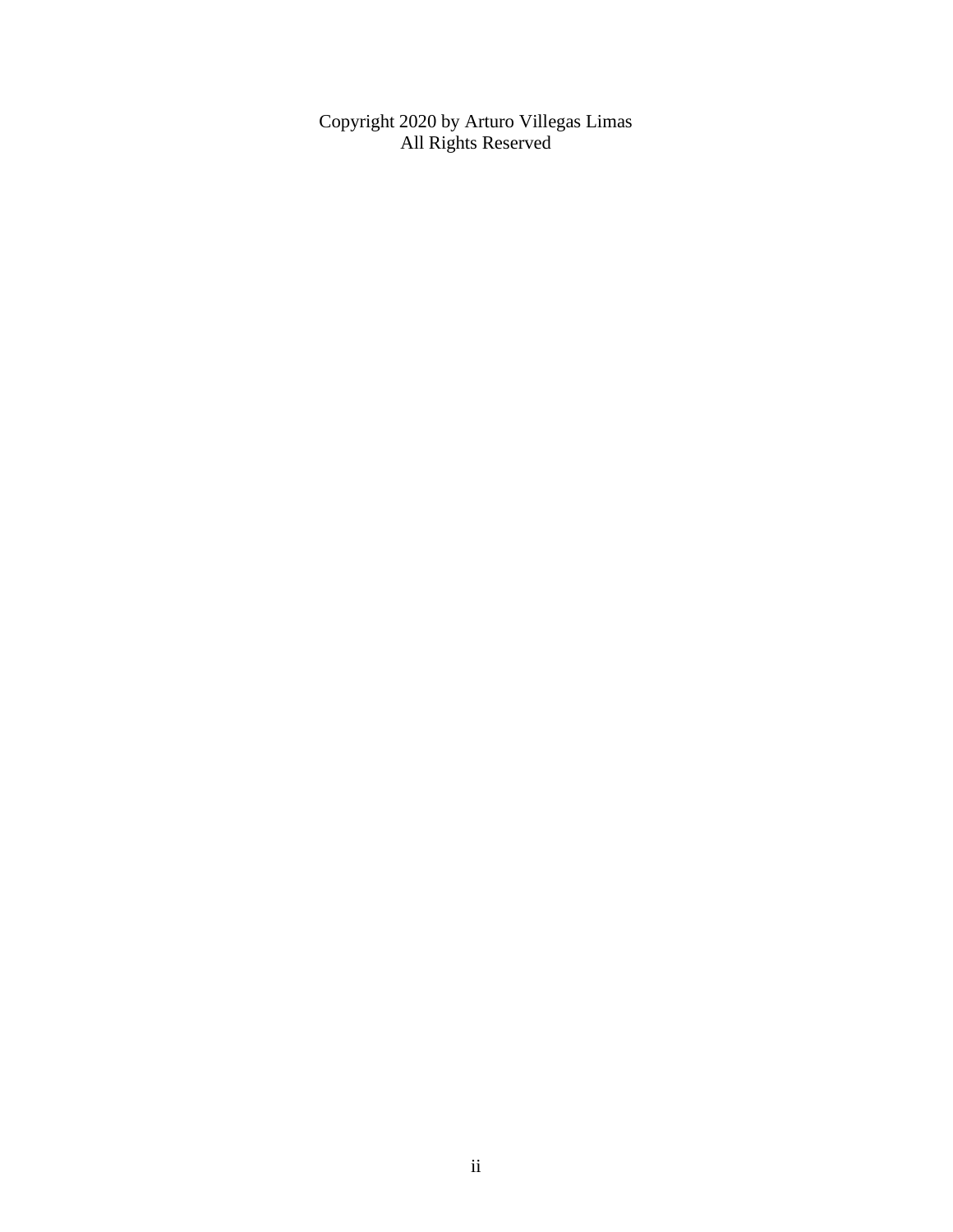## **Table of Contents**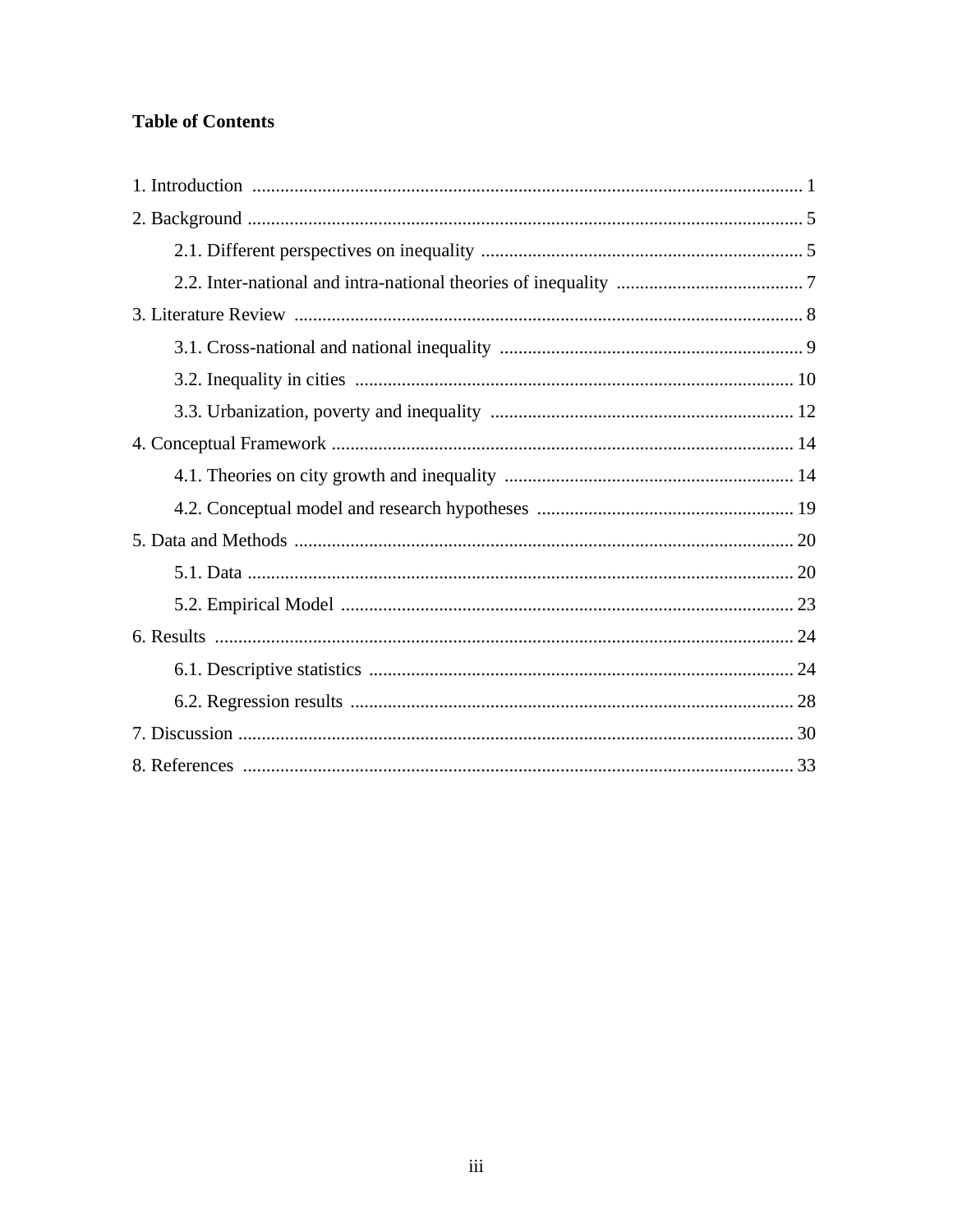# **List of Figures**

| Figure 2: Two-way comparisons between Gini coefficient and variables of interest by city |  |
|------------------------------------------------------------------------------------------|--|
|                                                                                          |  |
|                                                                                          |  |

# **List of Tables**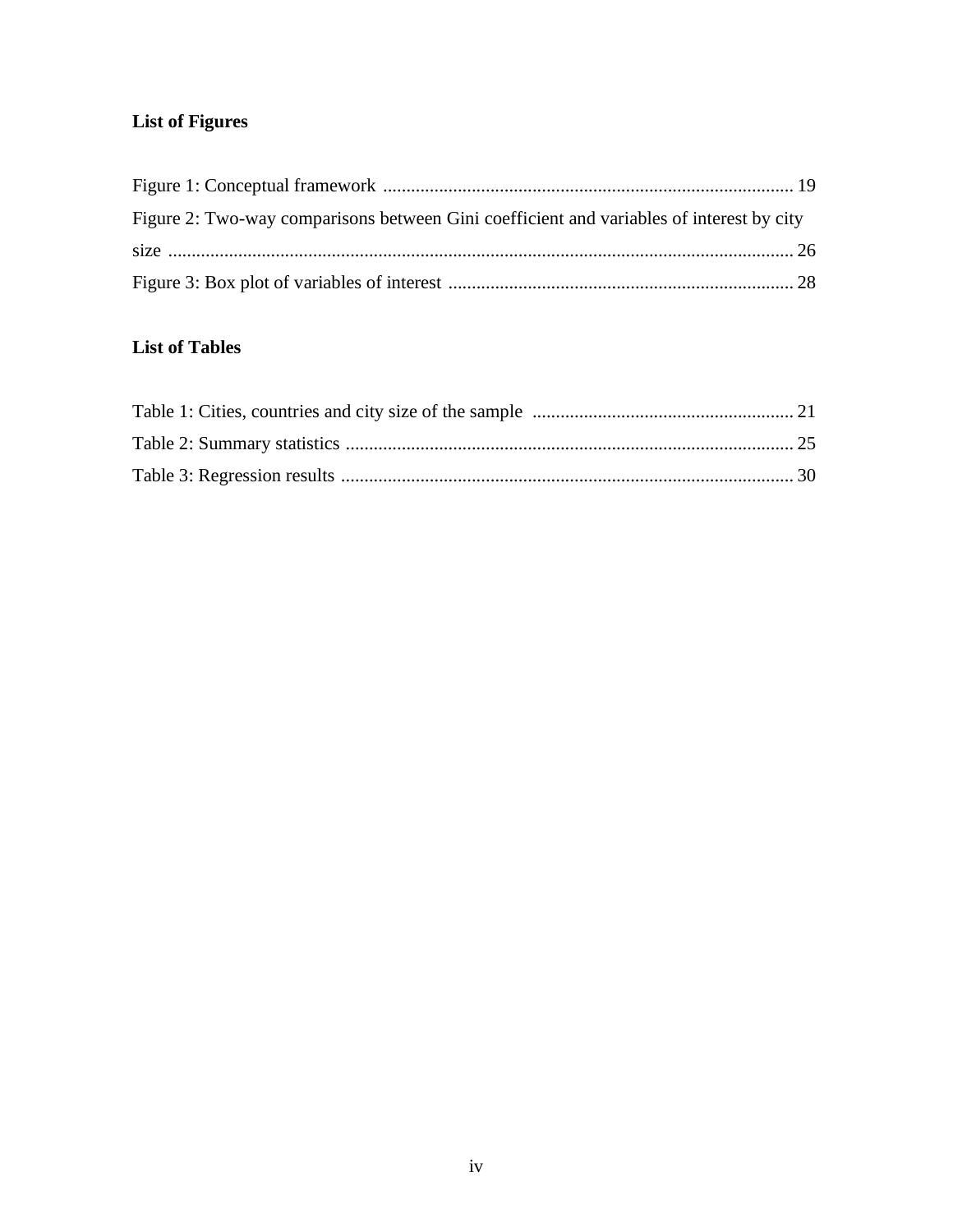### **1. Introduction**

The world is increasingly urbanized. The United Nations World Urbanization Prospects reported that the urban population grew rapidly; reaching one billion people in 1959, taking 26 years to reach the second billion, another 17 years to reach the third billion and a mere 13 years to reach four billion people. Furthermore, the report stated that the world urban population exceeded the rural population for the first time in 2007 and forecasted that in 2050 the urban population will increase by 2.4 billion people (UN-DESA, 2018). Because of this, urban issues, specifically those related to inequality and poverty, have gained attention in recent years.

Economists have recently argued that poverty rates in urban areas are becoming increasingly abundant. Historically, higher levels of poverty, especially in the developed world, was found in rural areas. However, poverty in cities has increased, and it is estimated that the share of people in poverty living in urbanized areas will reach 50 percent by 2035 (Ravallion, 2002). The share of urbanized poverty changes across regions as well; approximately 10 percent of those in poverty in East Asian countries live in cities while that statistic is much higher in Latin America (Ravallion et al., 2007). The increasing number of low-income households in cities could create an impact on wage disparities in cities, potentially exacerbating them, leading to income imbalances between different groups within an urban population. Higher wages and wealth concentrate in cities significantly more than in rural areas (Glaeser and Gottlieb, 2009), and this phenomenon, together with an increasing population under the poverty line, could impact income inequality. Researchers have discussed inequality in cities as a product of migration from rural areas and the process of adjustment and introduction to the high-skilled labor market (Kuznets, 1955; Young, 2013).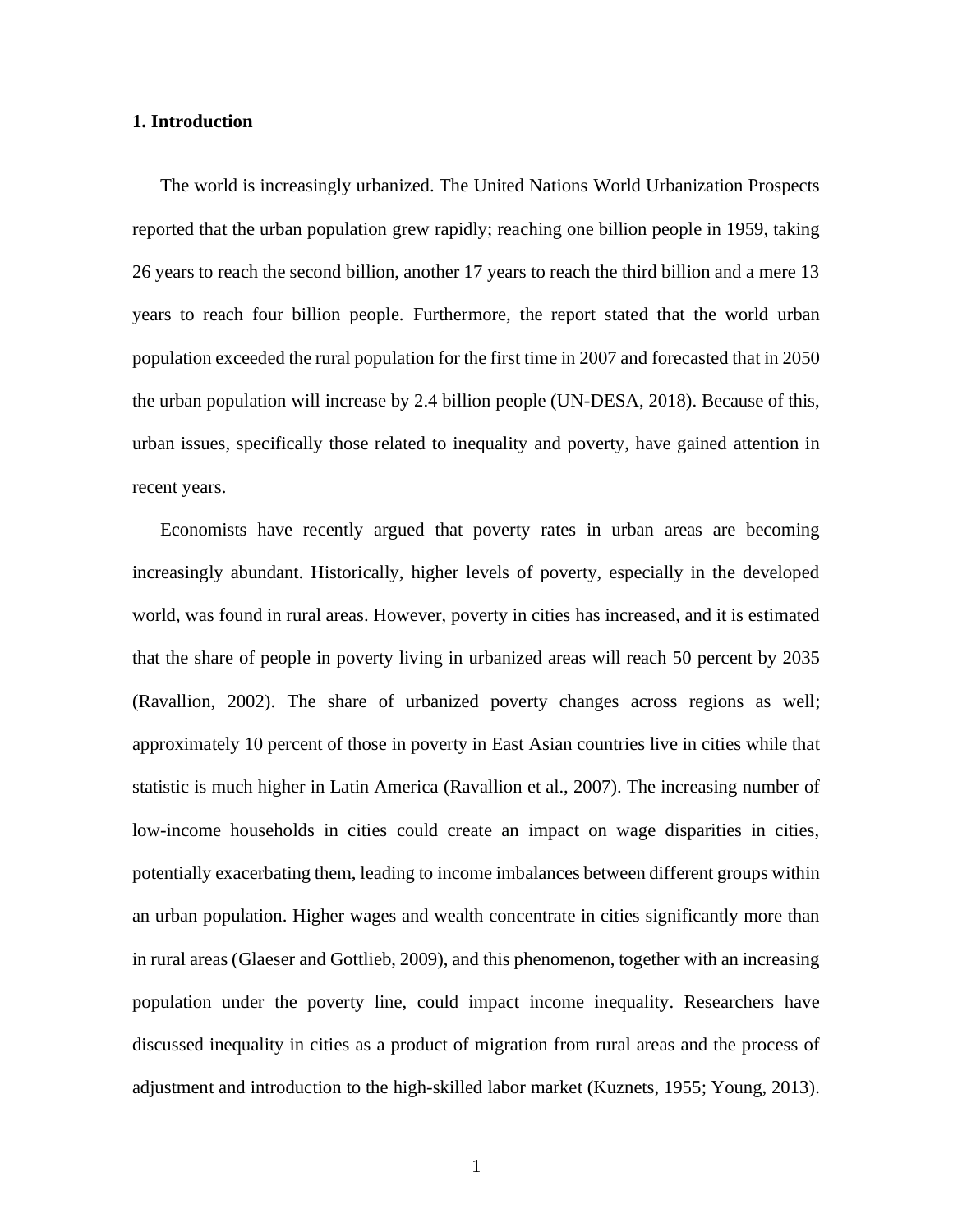If an increasing amount of people are flocking to cities, a rise in inequality in these areas is to be expected.

Trends in income inequality show an increase in economic differences across different units of analysis. Between-nation and intra-nation income inequality have increased in the past decades, both in developed and developing countries (Firebaugh, 2000; McCall and Percheski, 2010; Alderson and Nielsen, 2002). Empirical studies have also shown that cities in the United States have become increasingly unequal in past decades, and differences in income between neighborhoods leads to economic segregation (Mayer, 2001; Wheeler et at., 2008; Hunter, 2003). This is particularly important, since higher levels of inequality leads to limited economic growth and large social costs, impacting education, occupational options, social cohesion, and other social indicators (Dabla-Norris et al. 2015). Especially in cities, inequality is negatively associated with city-level income and population (Bryan et al., 2019).

Income inequality has severe consequences, seen in every geographic unit of analysis. Neckerman and Torche (2007) have highlighted the social and political effects of inequality, like access to health services and the prevalence of certain diseases among specific income level groups, lower levels of education and hence lack of competitiveness in labor markets, higher crime rates, strained social relationships and political tensions. The political consequence of income inequality has been extensively studied. Rodríguez-Pose (2018) has attributed inequality between affluent urban areas and declining smaller towns and rural area as a reason for the rise of populism and the degradation of political and global institutions in Europe and the United States.

While researchers have extensively studied inequality across countries and within countries, inequality within cities has not been thoroughly studied. Economists successfully proved the positive correlations between inequality across cities and regions and other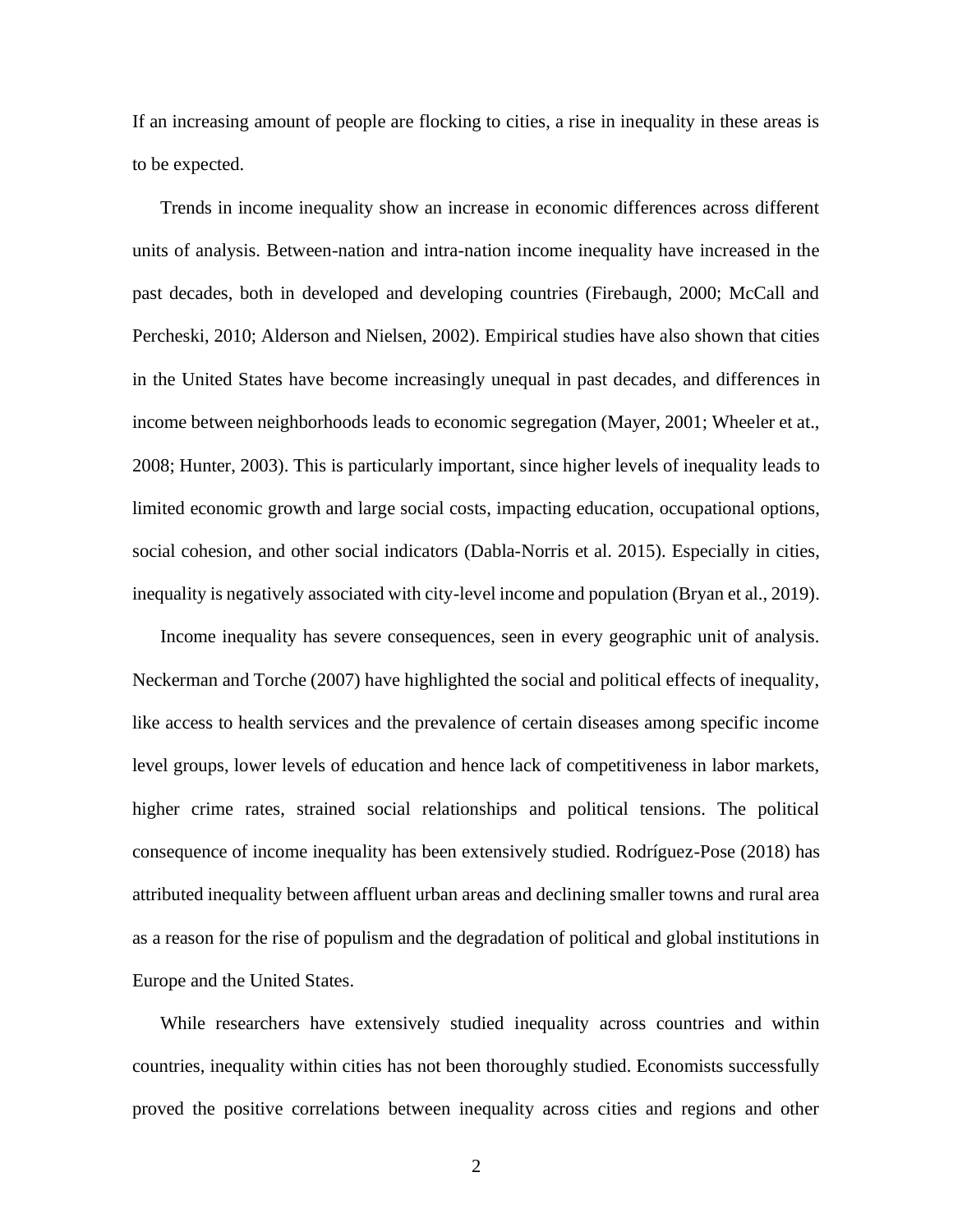specific variables, like city size, crime, education, and number of skilled-based industries (Braun, 1988; Daly et al., 2001; Glaeser et al., 2009; Lee et al., 2016). Also, wage inequalities, fast growing wages for high-skills workers, and agglomeration of high-income earners in big cities can explain the growing inequality in urban areas (Baum-Snow and Pavan, 2013; Sakar,2018). Furthermore, there is insufficient research about these correlations across the world. Most of the work has been done focusing on a particular country, using country-specific characteristics that determine inequality, like racial composition (Deaton and Lubotsky, 2001; Bolton and Breau, 2012).

The world today is experiencing a significant demographic change characterized by urban growth. According to Engelke (2015), experts claim that by 2050 cities will contain two thirds of the world's population and cities are expected to grow by approximate 70 million people annually. This growth is associated with in-migration from people looking for job opportunities (Greenwood, 1975) and high-skilled people looking for economic and productivity benefits from urban agglomeration (Florida, 2012). Kuznets (1955) explained how income inequality arises from the rural-urban migration. Because of differences in skills and human capital, urbanization and development at the early stages causes more inequality, but as people adjust to the new labor environment, income disparities plateau and then decrease. Although Glaeser (2011) claims that urbanization improves the quality of life of people in the long run, it is important to highlight the potential problems that can arise from this rapid and prolonged growth. This migration process is expected to continue for the foreseeable future, possibly increasing in intensity as the world moves forward, and income disparities can be exacerbated if urbanization is left unchecked.

This research aims to study the impacts of urbanization in inequality. Specifically, population growth, population density growth, and urban growth will be analyzed to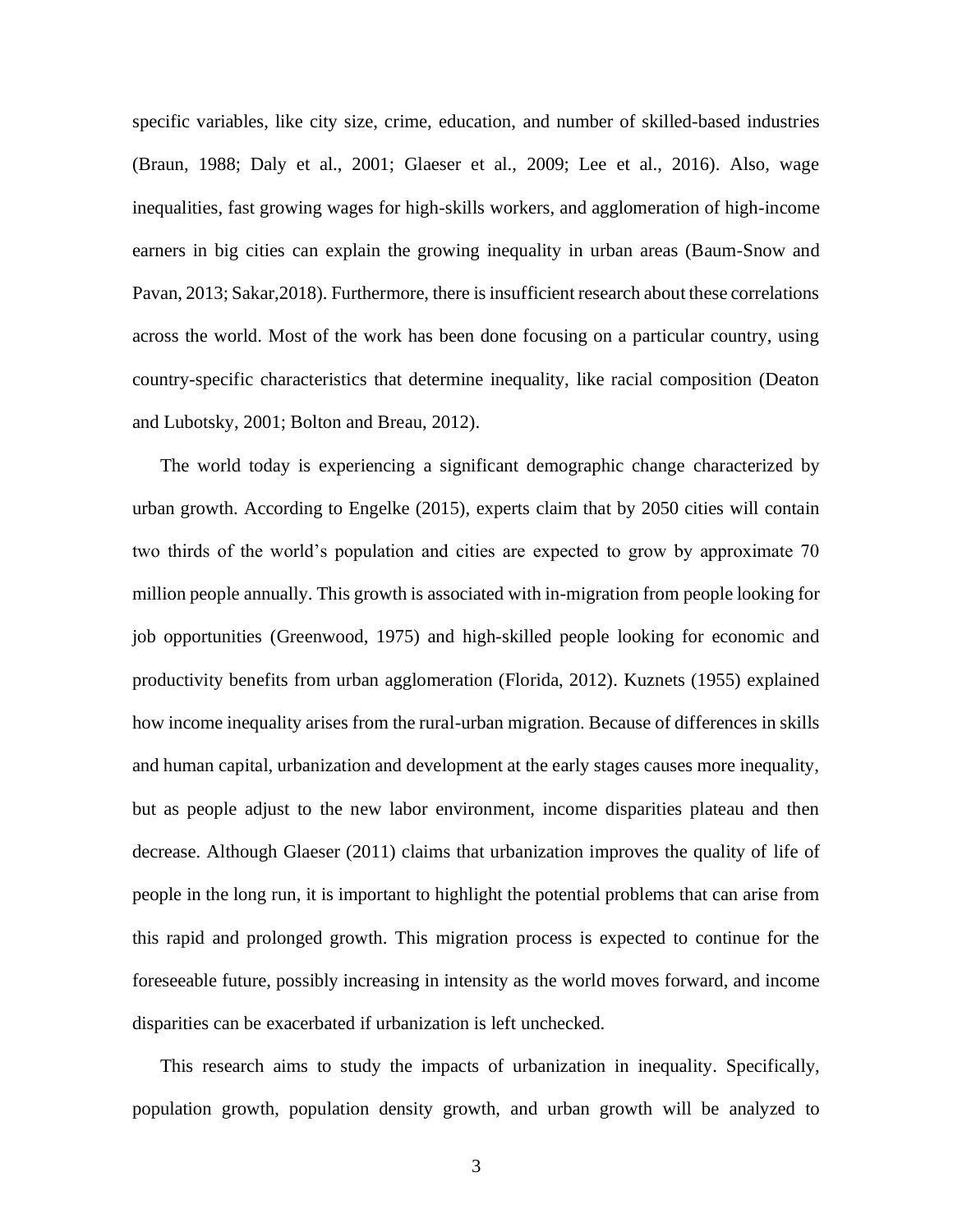determine if these variables have an impact in income inequality. A thorough literature review will be carried out to compile relevant work and determine the overarching variables that affect inequality across the world. Next, by using data on metropolitan areas from the OECD and based on the outcome of the literature review, a model will be designed, using the urban growth variables and control variables commonly used. Using OLS regression methods, this study shows that population and population density growth in cities is positively associated with income inequality, measured by Gini coefficient. A one percent increase in the population and population density growth increases Gini coefficient by 1.16%, and a one percent increase in urban area per capita growth decreases Gini coefficient by almost 0.1%. The effect of urban area growth doesn't seem to be important in terms of magnitude, but population density growth seems to be significant. The research also proves a negative relationship between the share of labor in manufacturing, unemployment, and disposable income with income inequality.

The results from this research can provide useful information and can lead to a discussion about urban and development policy issues around the world. One of the main motivations for this research is the benefit international development organizations can get from having information about inequality in cities on a global scale that can shape the dialogue on how to tackle these issues. In an increasingly urbanized world, most development projects will be focused on these areas, hence the importance of having an understanding on socioeconomic issues in cities, such as inequality. Furthermore, research approaches to urban inequality like this one can incentivize further research and measurements in developing countries and can help motivate development and government institutions to collect data on a city level.

The research is organized as follows. Section 2 will focus on previous work on income inequality within cities. Section 3 will compile relevant work on inequality, with a discussion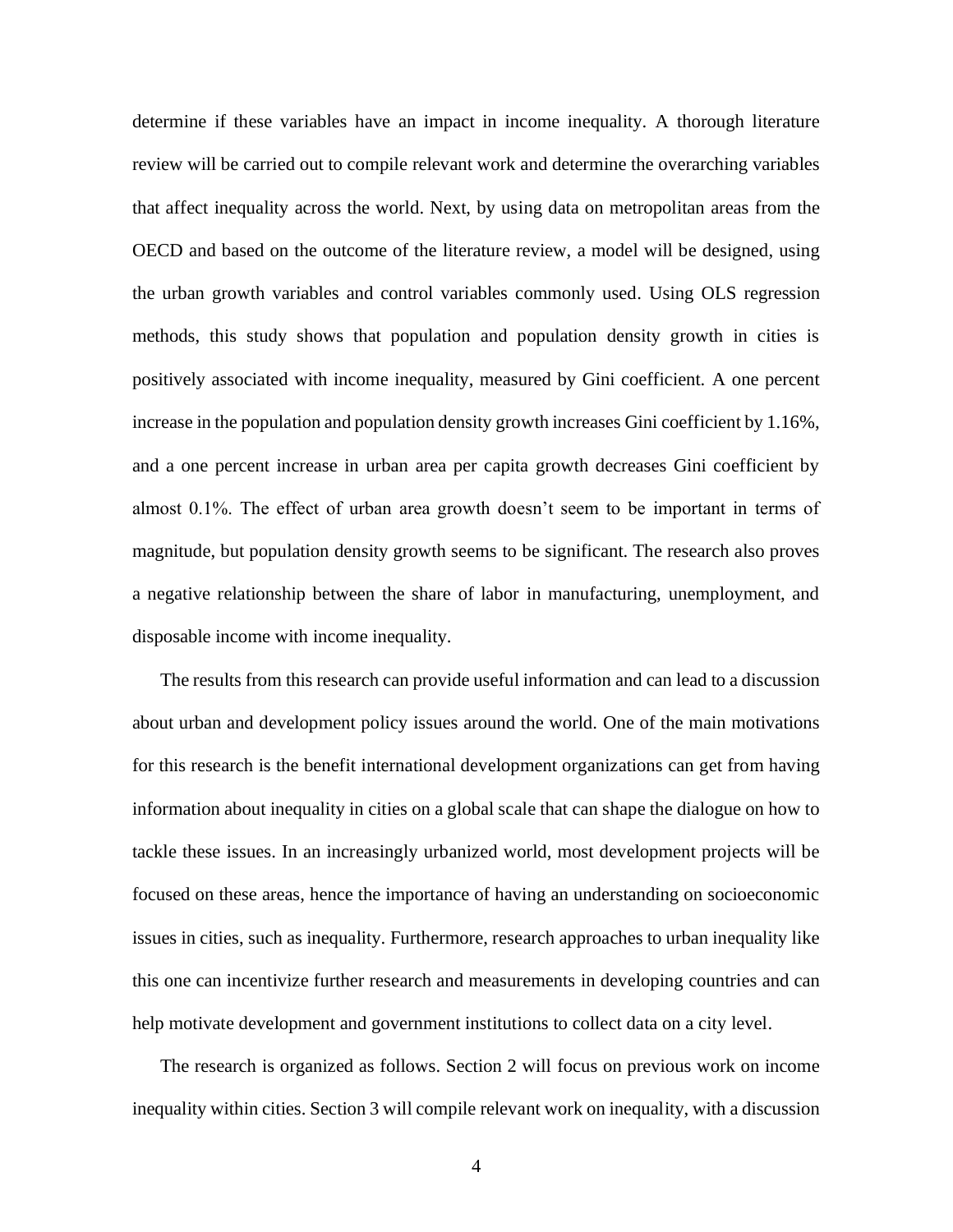on different measurements and types of inequality. This section will also determine overarching variables across different sources of explanatory variables for this research. Section 4 will explain the data and methods of this study, with a clarification of the obstacles regarding data availability. This section will also lay out the specific model to be used based on the outcome of the conceptual framework. Section 5 will present the results. Lastly, a discussion on the outcome of the model is presented in section 6.

### **2. Background**

Income inequality has been studied by several researchers, all of them offering different theories and models. There are also several theories to explain income inequality in urban settings. Some overarching theories name trade and globalization, and technology and skilled labor among some of the drivers of inequality. Place-based analyses also point out location of industries, as well as the geographical advantages, as explanations of inequalities across regions or cities. Lastly, theories on income inequality among individuals also indicate specific drivers like institutional factors that impact people based on sex, age, education, race, occupation, and many other key characteristics. In this section, a discussion on different theories on income inequality will be presented, both on a general level and with a placebased perspective.

#### **2.1. Different perspectives on inequality**

Discussions about inequality mostly focuses on differences in earnings. It is important to also highlight other perspectives on inequalities people suffer that are tangential to income, such as access to services or opportunities. Furthermore, when referring to income inequality,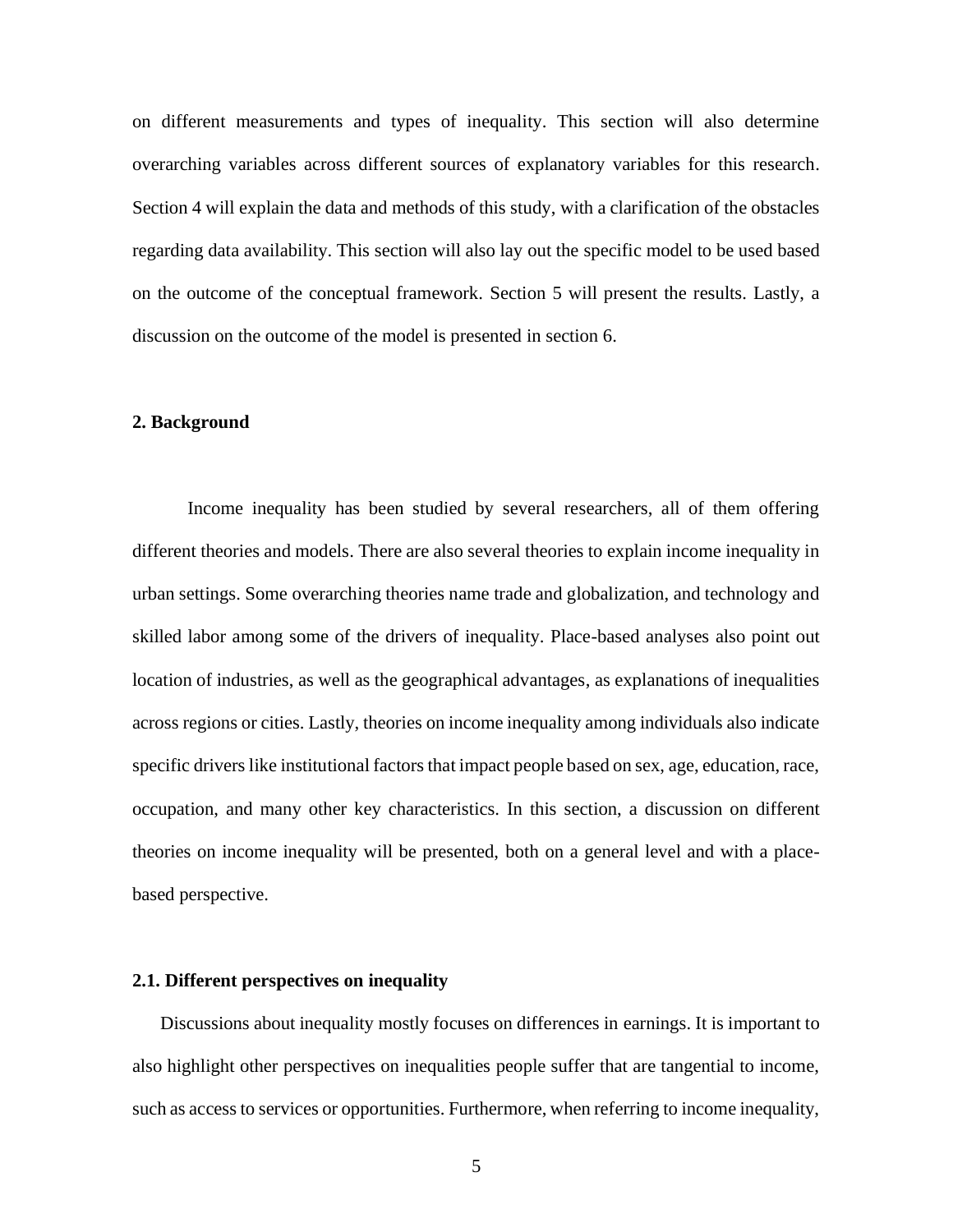it is important to discuss the different measures and how they describe the income disparities. In this section, this study will discuss different approaches to inequality, from income to access of services, and will also describe the different measurements of inequality.

Although income inequality is the most common measurement of inequality, there are several other aspects of society where disparities among groups are present. Inequality can also be present across groups according to specific characteristics, and can reflect disparities in income, education, and access to society's resources. Elliott and Haney (2007) discussed racial discrimination of African Americans in the United States and its impact on inequality, in terms of income but also educational outcomes. They highlighted the fact that school districts shape academic and labor outcomes within African Americans suffering as a result of these districts being segregated. Bolton and Breau (2012) studied the impact of the presence of racial minorities in the level of inequality within cities, further corroborating a racial component of inequality. The issue of racial segregation, present in inequality in educational attainment and access to education in the United States, has a noticeable effect in urban inequality (Goldsmith, 2010) such things as inequality in access to fresh food, a phenomenon called food deserts (Wrigley et al., 2003). Adams (2007) claims that specific biological characteristics of women have been used to discriminate against them, generating inequalities based on gender that pertain to education, health, access to labor markets, and treatment in the legal system. Although most of these variables can impact directly on income, they are measurements of inequality in itself and have caught the attention of researchers studying disparities between certain groups. This discussion, although not central to this research, is pertinent because of the geographical components of these disparities, particularly with regards to racial and poverty segregation within cities.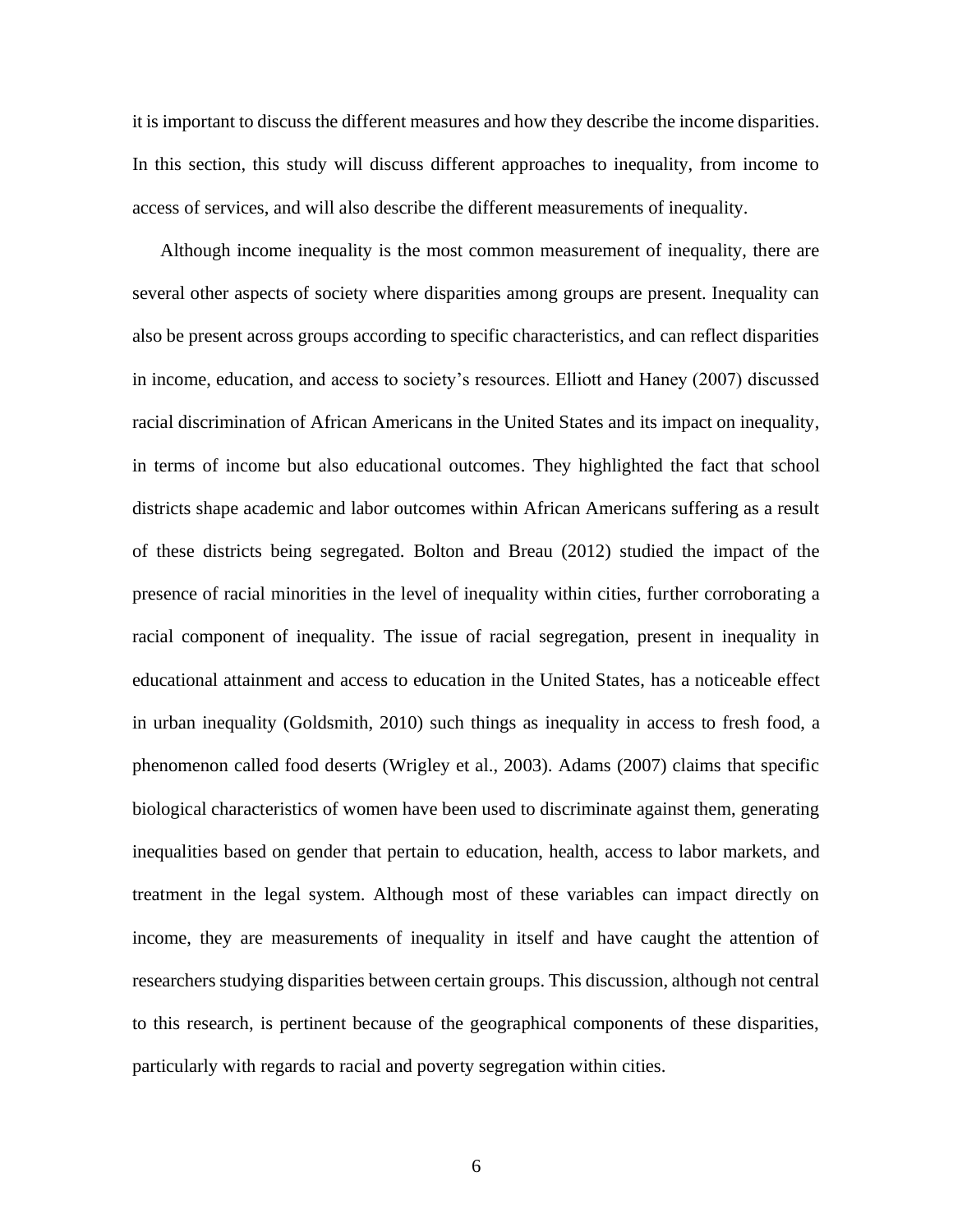#### **2.2. Inter-national and intra-national theories of inequality**

Economists have long studied the uneven distribution of income across different units of observation, whether it is households, people, cities, or countries. Human capital is one of the main drivers of inequality. Becker and Tomes (1979), for example, explain that the main drivers of income inequality, both intergenerational and cross-sectional, are investment in human capital (or endowments) and luck. Dabla-Norris et al., (2015) explain that educational attainment influences choices in occupation and access to jobs, which ultimately determine levels of pay. The authors also explain that, while there are different forces driving the relationship between human capital and education, overall education improves the lives of people, increases their income, and generates prosperity.

In trying to explain income inequality across countries, Acemoglu (2003) points out that the differences in inequality between the United States and Europe is related to wage-setting institutions and its impact on supply and demand of skilled labor. European countries, according to Acemoglu, have different institutions that intervene in wage setting, like union bargaining, unemployment benefits and minimum wages, that reduces the differences in earnings between low-skilled and high-skilled workers. Because of these institutions, Acemoglu argues that European firms have more incentives to adopt technologies to increase productivity. If a firm is forced to pay higher wages to its low-skilled workers, the firm would invest in technologies to compensate for that loss of productivity and low-skilled workers do not benefit from higher productivity with higher wages. This mechanism has created an equilibrium in European countries not found in the United States; there are no such wagesetting institutions and American firms can hire low-skilled workers with lower wages. Katz and Summers (1989) have argued that American firms tend to provide "low wage, bad jobs" and benefit from labor rents. This explains why inequality in the United States is higher than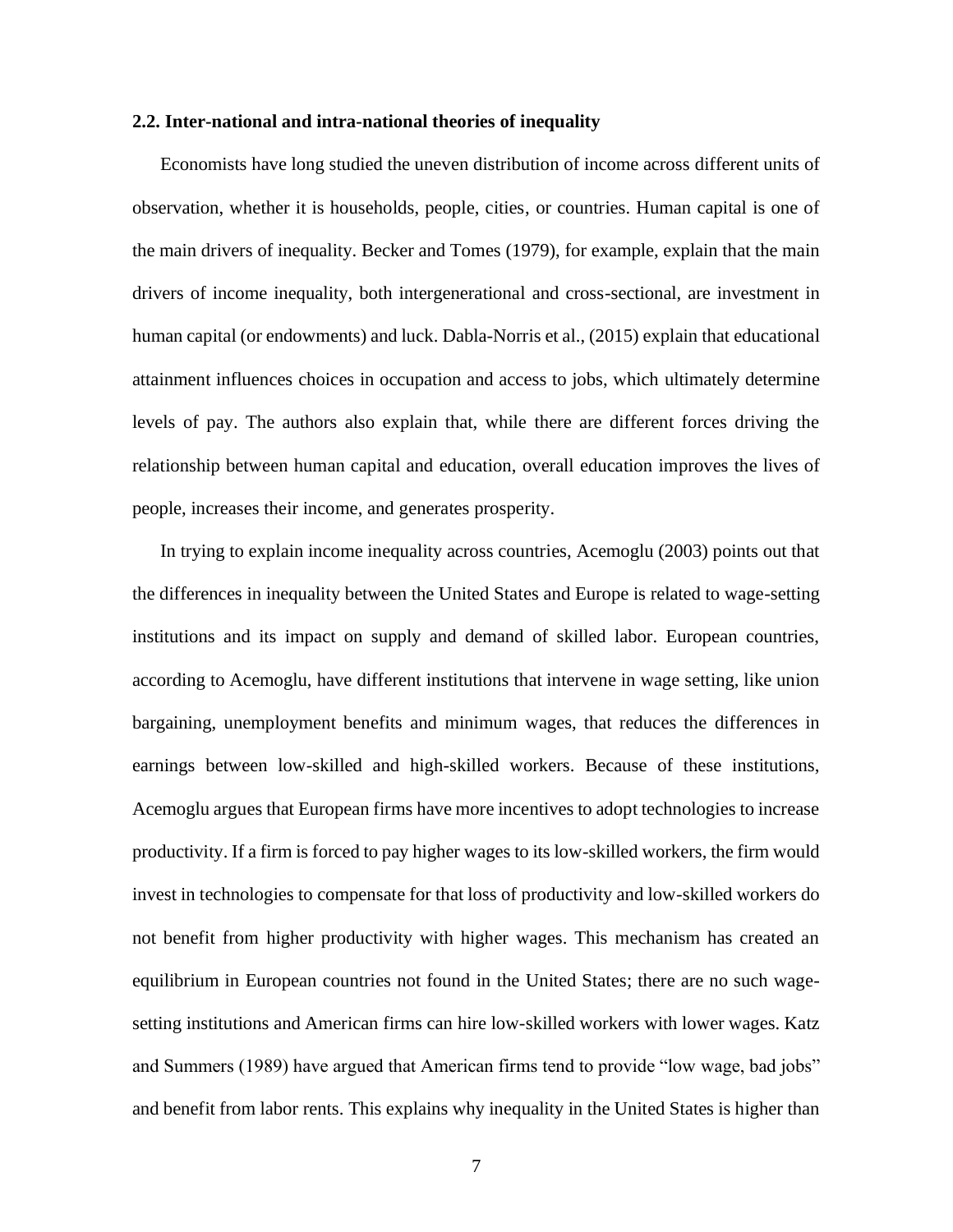in Europe. Trade also impacts the labor skill dynamic and inequality. Meschi and Vivarelli (2009) have shown that middle income countries that are more open to trade with developed countries are more unequal. The authors explain that the skill-biased technologies and technological differentials might be the causes of this disruption.

There are several theories on regional inequality that are worth noting. Kim (2008) summarizes these theories in two groups. On one hand, there are neoclassical models arguing that, assuming constant returns to scale and perfect competition, governments are only limited to infrastructure projects that affect mobility of goods and production factors. Two important neoclassical models are the Ricardian model, which analyzes the comparative advantages in technology, and the Heckscher-Ohlin model, stating that the differences come from resource endowments. On the other hand, there is the New Economic Geography model based on increasing returns to scale, trade costs, endogenous firm location and endogenous location of demand. In this model, lowering transportation costs of goods can generate agglomeration effects. Some firms locate in places based on demand and manufacturing costs and once these areas gain advantage, they continue to grow because of increasing returns to scale. This attracts more firms to the area, creating a center-periphery pattern where cities develop faster than their rural surroundings. In a model with migration, if the wage ratio between regions increase with the share of manufacturing labor force in a region, then people will move to those developed areas and regions will diverge (Krugman, 1991).

#### **3. Literature Review**

A vast array of studies has been carried out to explain income disparities around the world. Different empirical inquiries have focused on inequality between countries and within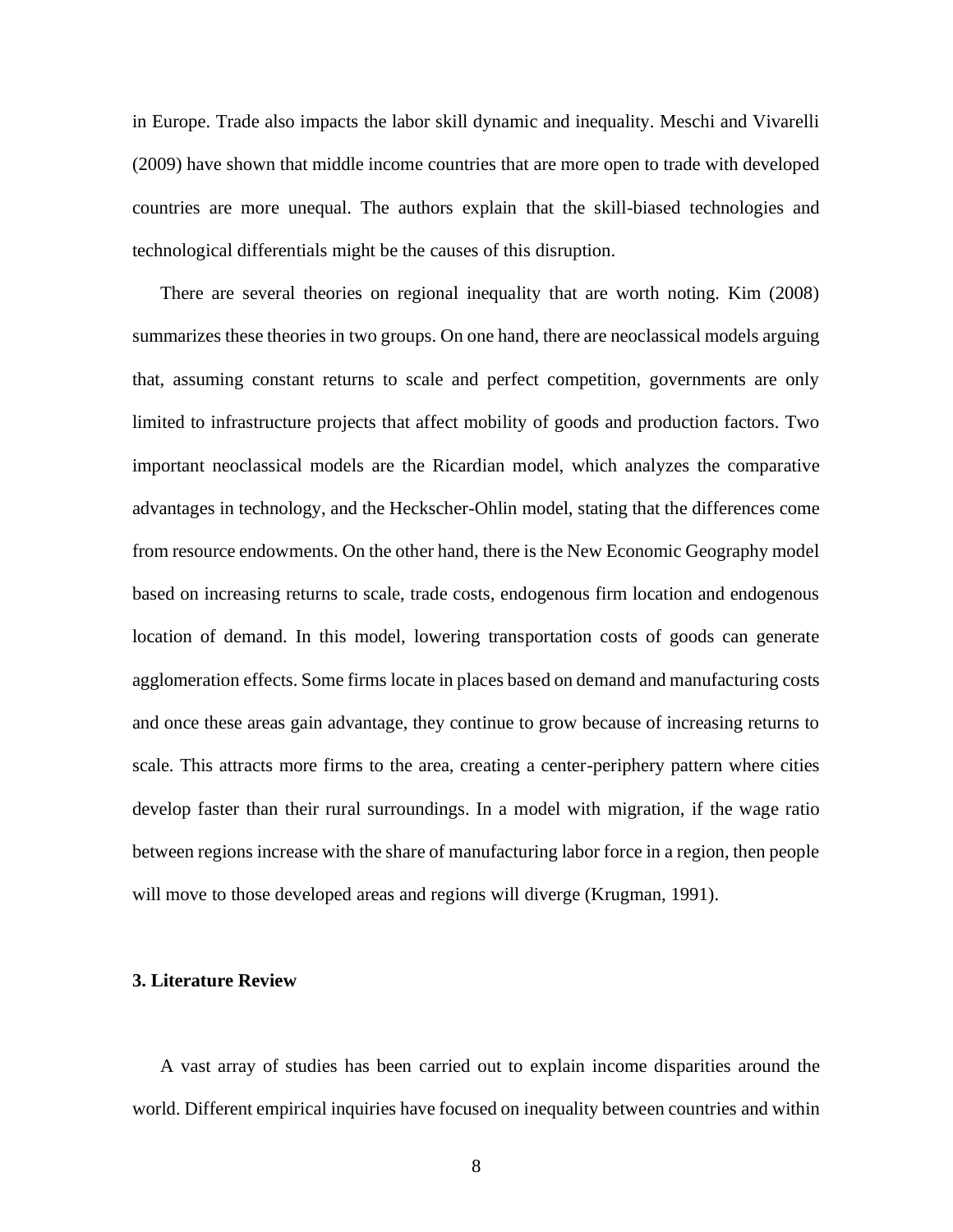countries. To focus the discussion, this section will briefly examine previous literature on causes of inequality around the world, laying out a discussion on disparities across countries and within countries. Subsequently, a review of previous research on city inequality will be discussed. Finally, this section will present a review of previous literature about the relationship between city size, urbanization, poverty, inequality.

#### **3.1. Cross-national and national inequality**

Researchers have studied the causal relationship between income inequality and a variety of different phenomena, like globalization, education, resource endowment, technology, government interventions, and trade. While different studies focus on the impact of a specific variable on inequality, most of the literature agree that a collection of endogenous and exogenous variables explain income inequality. Dabla-Norris et al. (2015) name skill-biased technological change, trade openness, changes in institutions within the labor market, redistributive policies and education all play an important role in cross-country inequality. Leamer et al. (1999) have argued that countries in Latin America with strong industry sectors based on natural resources tend to accumulate capital in those particular sectors and away from others, such as manufacturing, disincentivizing workers skill acquisition. The existence of redistribution policies such as progressive taxation and public transfers have also been associated with lower levels of inequality (Zaidi, 2009; Dabla-Norris et al., 2015).

Income inequality has also been studied within specific countries. Theoretical discussions and empirical research on regional inequality have shed light on the causes of the spatial distribution of income. The rural urban pattern is one of the patterns that have been widely discussed. The idea that cities develop faster and attract more prosperity than rural areas is largely proven. Eastwood and Lipton (2000) concluded that there is no global trend in the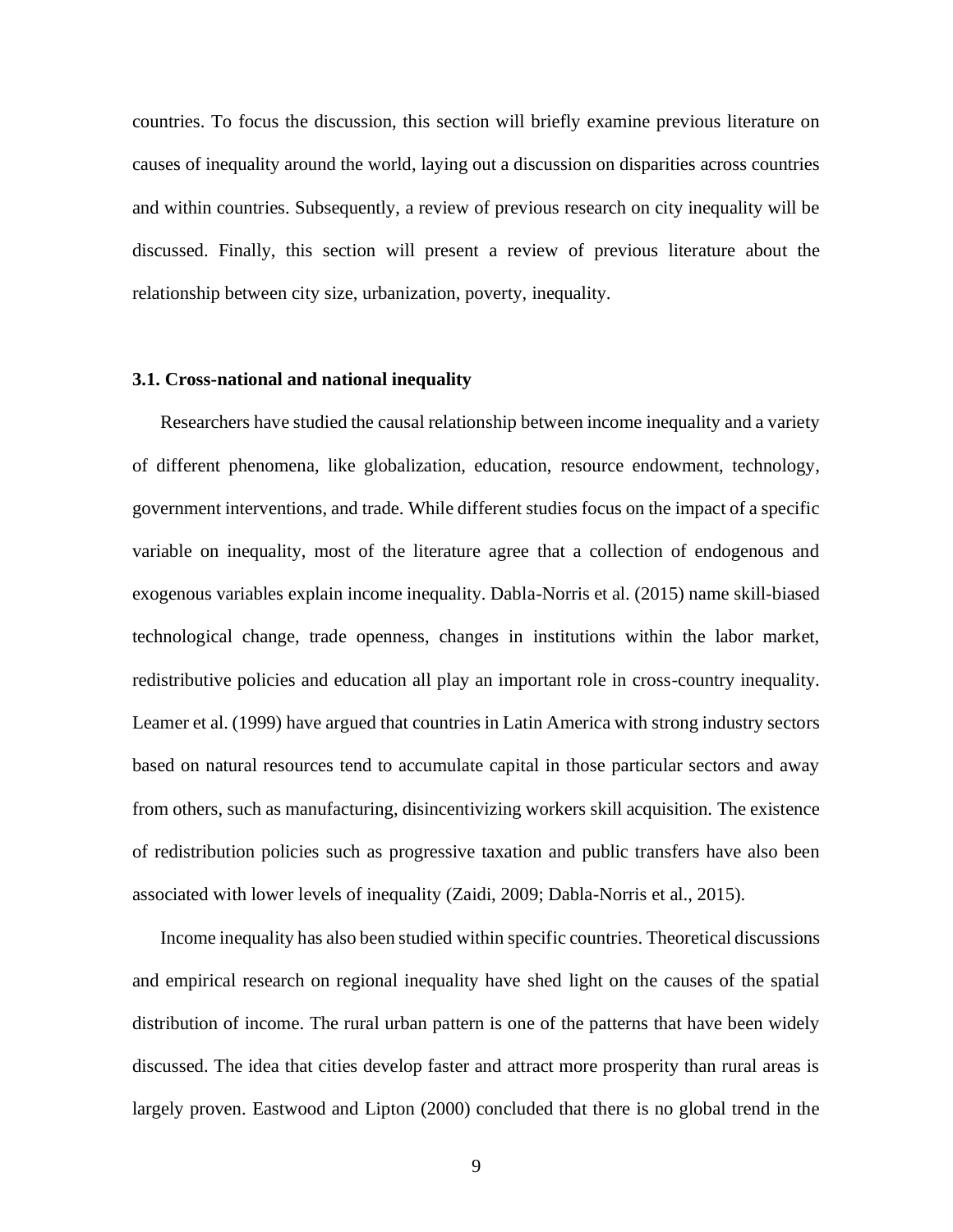difference between rural and urban areas, meaning that while in Africa the divide has narrowed, in Asia it has widened. However, these authors did find a rising urban bias in education, one of the main drivers of inequality. Johnson and Whitelaw (1974) discussed the phenomenon of substantial wage differentials in the least developed countries by researching on the disparities in Kenya and the burden urban dwellers face in supporting families in rural areas. Li and Zhao (2007) determined that the divide, in terms of income, between urban and rural areas in China has grown amid the economic expansion of that country.

In the United States, there have been several research studies on the spatial distribution of income inequality. Silva and Leichenko (2004) found that trade, specifically the price of imports and exports, affects income inequality distribution across states. In Spain, labor productivity differentials and industrial specialization, in the midst of economic growth, promoted the concentration of certain industries in specific regions, creating inequalities (Rosés et al., 2010). Geographic patterns have also been analyzed and researchers have studied how income distributes through geographical features. Rappaport and Sachs (2002), for example, claim that attributes of coastal areas in the United States contribute to higher productivity and also higher quality of life.

### **3.2. Inequality in cities**

There have been several studies about the differences in income between urban and rural populations. In China, fiscal policies like subsidies or tax benefits, regional development strategies such as special economic zones, and government intervention in factor markets like the restriction on internal migration, have generated regional inequalities and an urbanrural divide, where cities attract development and prosperity and rural areas are left behind (Yang, 2002). Shahbaz et al. (2007) found that while improvement in financial performance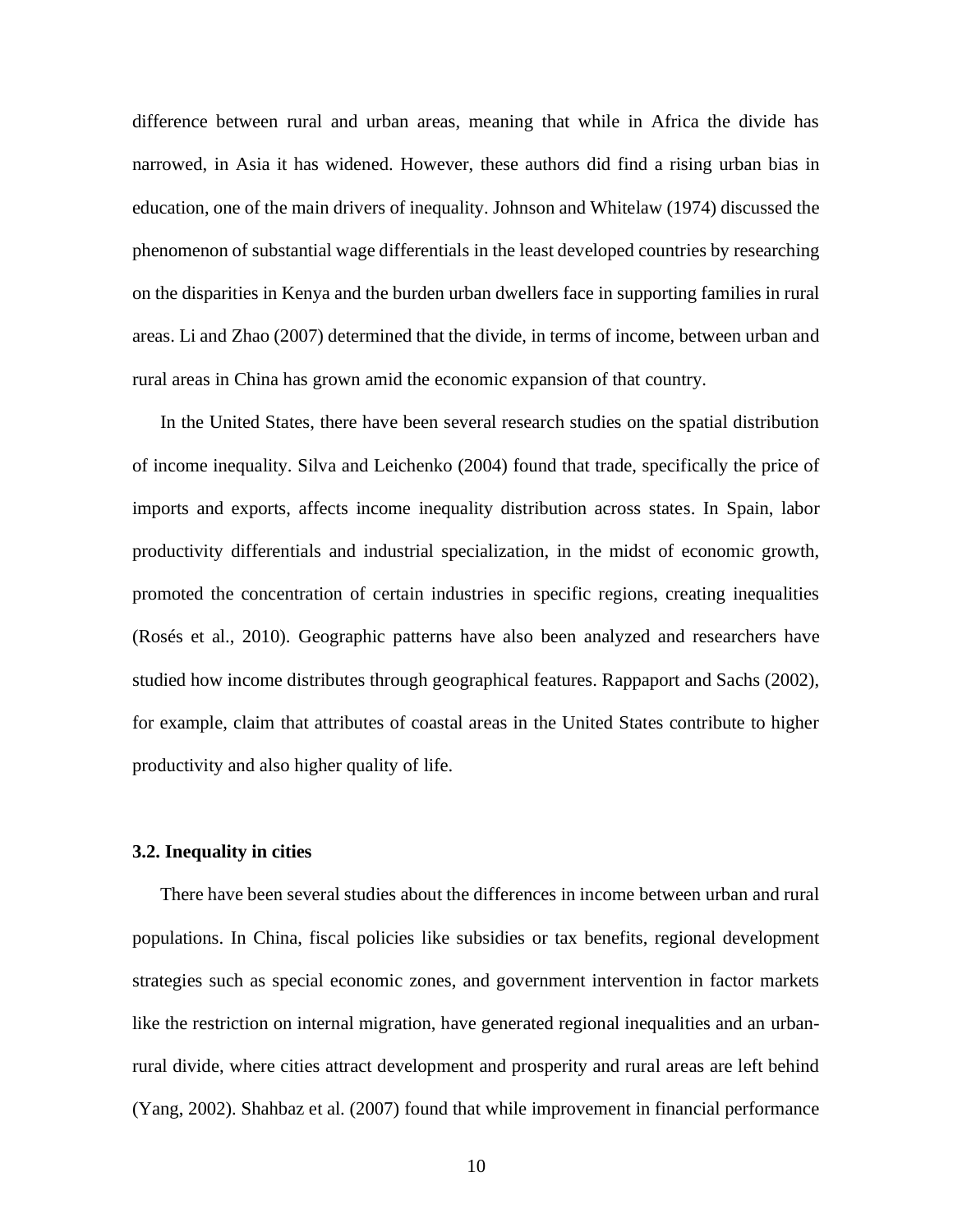decreases urban-rural inequality, economic growth and trade openness have a negative effect on the even distribution of income across region. Although these countries have striking differences, many of the variables tested are common among the literature on income inequality.

While studying inequality across cities, researchers have used similar variables to those used in regional or worldwide inequality. However, most of the research is focused on cities from a particular country. Florida and Mellander (2016), for example, explain that while wage inequality within metropolitan areas in the United States is closely associated with skills, human capital, technology, and city size, income inequality is more closely related to unionization, race, and poverty. Glaeser et al. (2009) found that one third of the variance of income inequality within cities is explained by the difference in skill distribution and one third of the variation is explained by the difference in occupation. City size has also been researched as a main driver of inequality among cities. Bolton and Breau (2012) proved the contribution of city size, together with unemployment, deindustrialization, and share of minority groups, to income inequality in Canadian cities. Lee et al. (2015) proved that the most unequal cities in the United Kingdom are the most affluent ones, claiming that city size is associated with higher wages at the top of the wage distribution.

Differencing from inter-city analysis, research within cities show different other variables that explain spatial distributions of income inequality. Lelo et al. (2019) found that proximity to the densely populated city center, accessibility to municipal functions and services like cultural centers, job density, and unemployment are related to income inequality in Rome. Wheeler et al. (2006) proved that inequality within neighborhoods in American cities is driven, among other things, by the percentage of minorities within those areas, showing the persistent impact of racial segregation.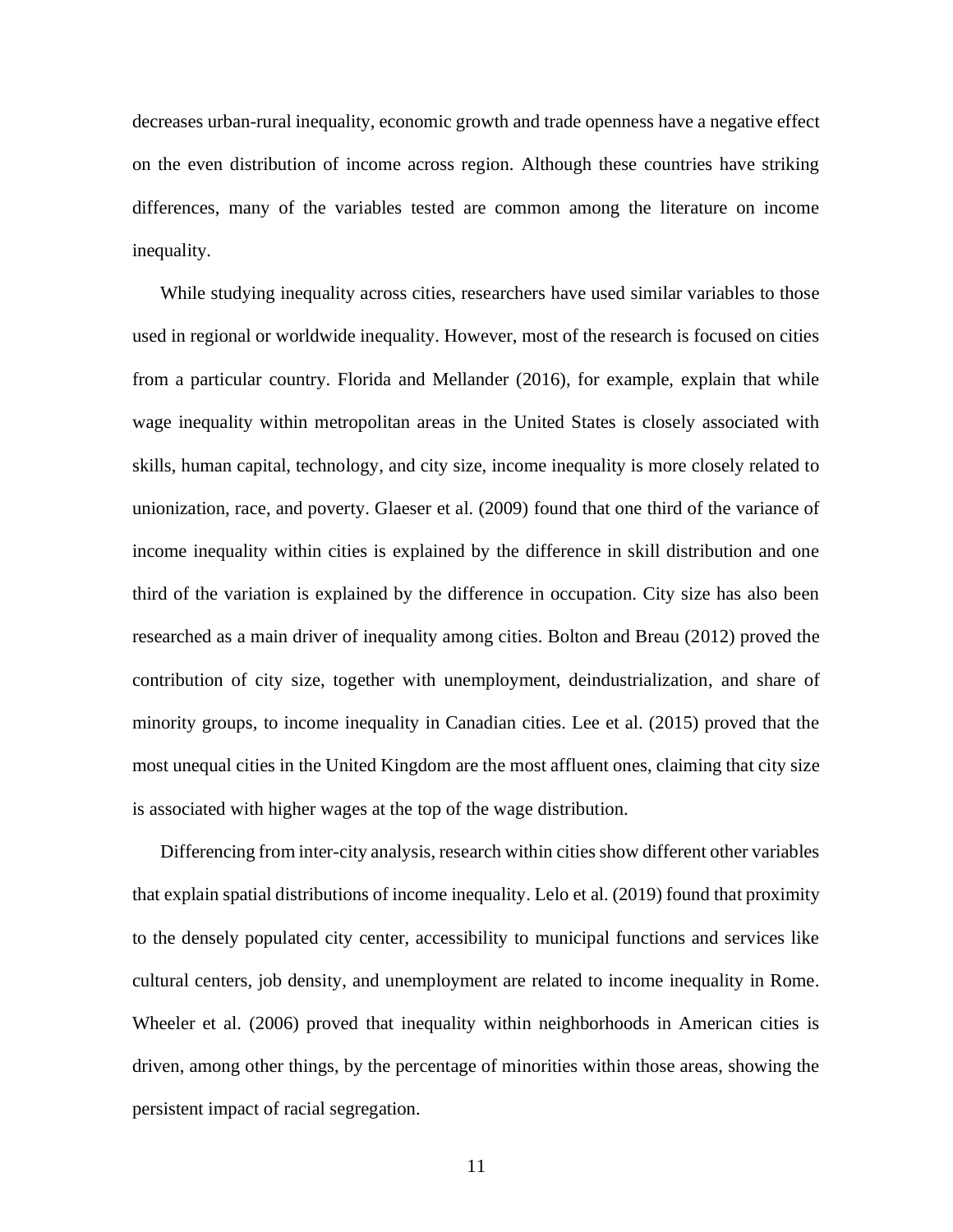#### **3.3. Urbanization, poverty and inequality**

While many researchers and economists have argued that with urbanization comes development, all of them also acknowledge problems like income inequality and poverty concentration. Although Glaeser (2011) asked why do the rich and the poor all live in close proximity, referring to the success of urbanization in improving people's lives, many experts admit the concentration poverty in large cities and its consequences.

The United Nations has claimed that urbanization has been a positive force for countries' economic development, helping with poverty reduction and human development by concentrating innovation and entrepreneurship, by scaling services like water and sanitation, and by concentrating knowledge and skills (UN-DESA, 2018). However, with this development comes concentration of poverty, racial segregation, and inequality. Goldsmith and Blakely (2010) discussed the increasing trend in income inequality in cities and suburbs in the United States, arguing that large metropolitan areas also concentrate families, largely minorities, struggling with low wages, rising prices, failing public services and discrimination. According to the authors, cities trying to be globally competitive by reducing spending end up not investing in critical services that benefit the majority of the residents. They argue that well-off suburban areas can afford to invest in education, health and other services, while inner cities grapple to provide affordable services to those in need. Ravallion (2002) proved that the poor urbanizes faster than the nonpoor, and the author predicts that by 2020, the urban share of poverty will be 40% while the urban share of the population will be 52%. Thus, even though urbanization brings significant changes in society in terms of wealth and prosperity, it also creates severe problems, with poverty and inequality being in close proximity with urban development.

12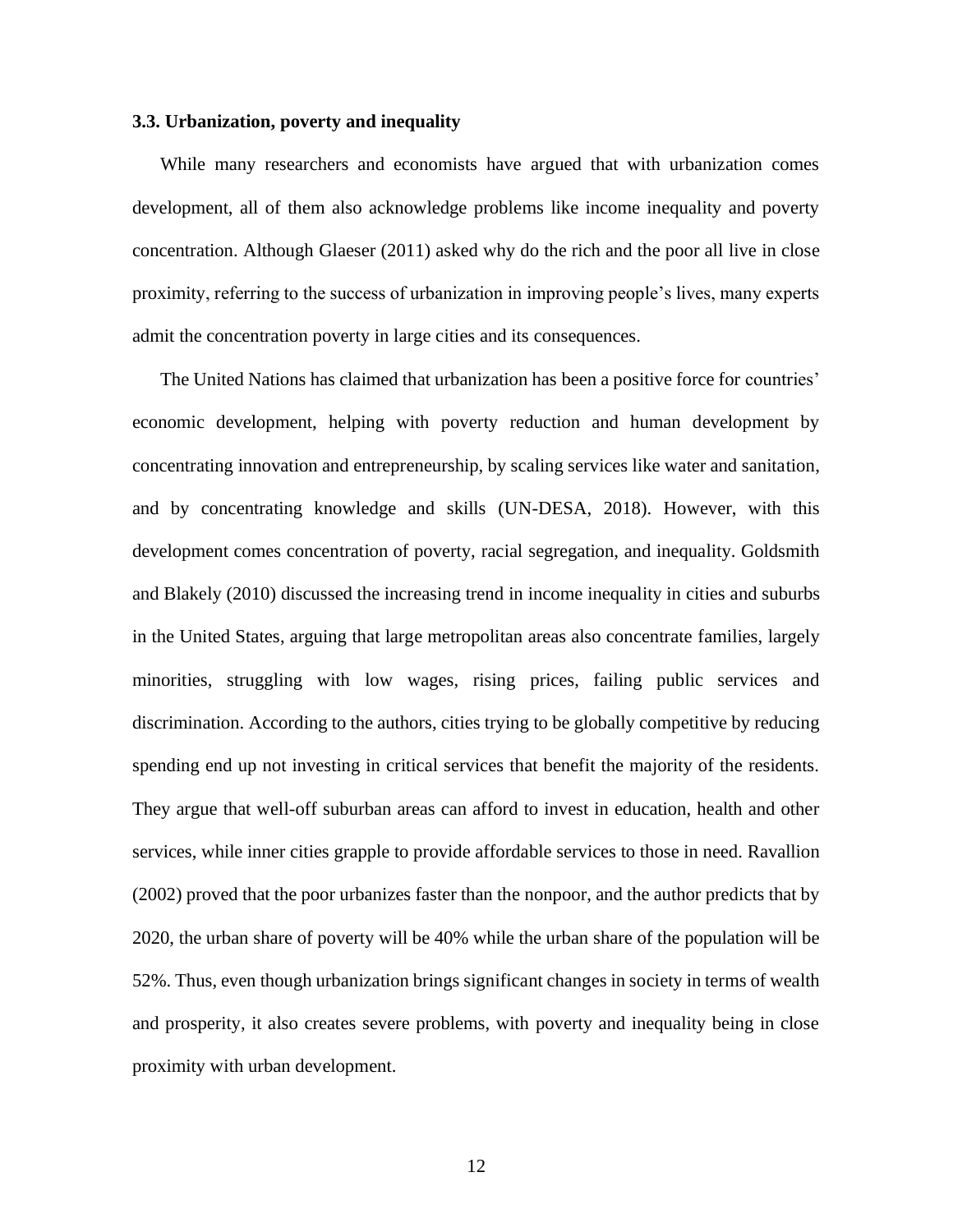While researchers have studied urbanization, poverty, and income inequality among countries with different results, the related literature is scarce at the city level. Wheeler (2004) found a negative relationship between wage dispersion and city population density in the United States. Liddle (2017) found either no relationship or a U-shaped relationship between poverty and urban-rural gaps, but in countries with higher urbanization levels, increases of urbanization intensifies urban poverty and rural-urban gaps. Chen et al. (2016) proved a negative relationship between urbanization and income inequality in provinces in China. Baum-Snow and Pavan (2013) proved that 23% of the overall increase in wage differential is explained by city size, measured by deciles of the urban population distribution. These researches demonstrate how urbanization dynamics like population density and growth can impact income inequality.

Previous studies show inconsistent results when analyzing the relationship between urban density and income inequality. Wheeler (2004) found that wage inequality, the difference in wages between high skilled and low skilled workers, is negatively associated with population density. In the United States, as cities become decentralized and spread out, betweenneighborhood income do not rise, and this may be associated with income and industrial heterogeneity within neighborhoods in a context of migration from city core to suburbs (Wheeler, 2006). However, as neighborhoods spread and become heterogeneous, the interactions between them might decrease, making it harder for less-skilled workers to learn from their counterparts and increasing inequality (Wheeler, 2006; Glaeser, 1999). Florida (2017), however, claimed that economic development and increasing concentration of highly skilled people in urban areas has increased income inequality in cities.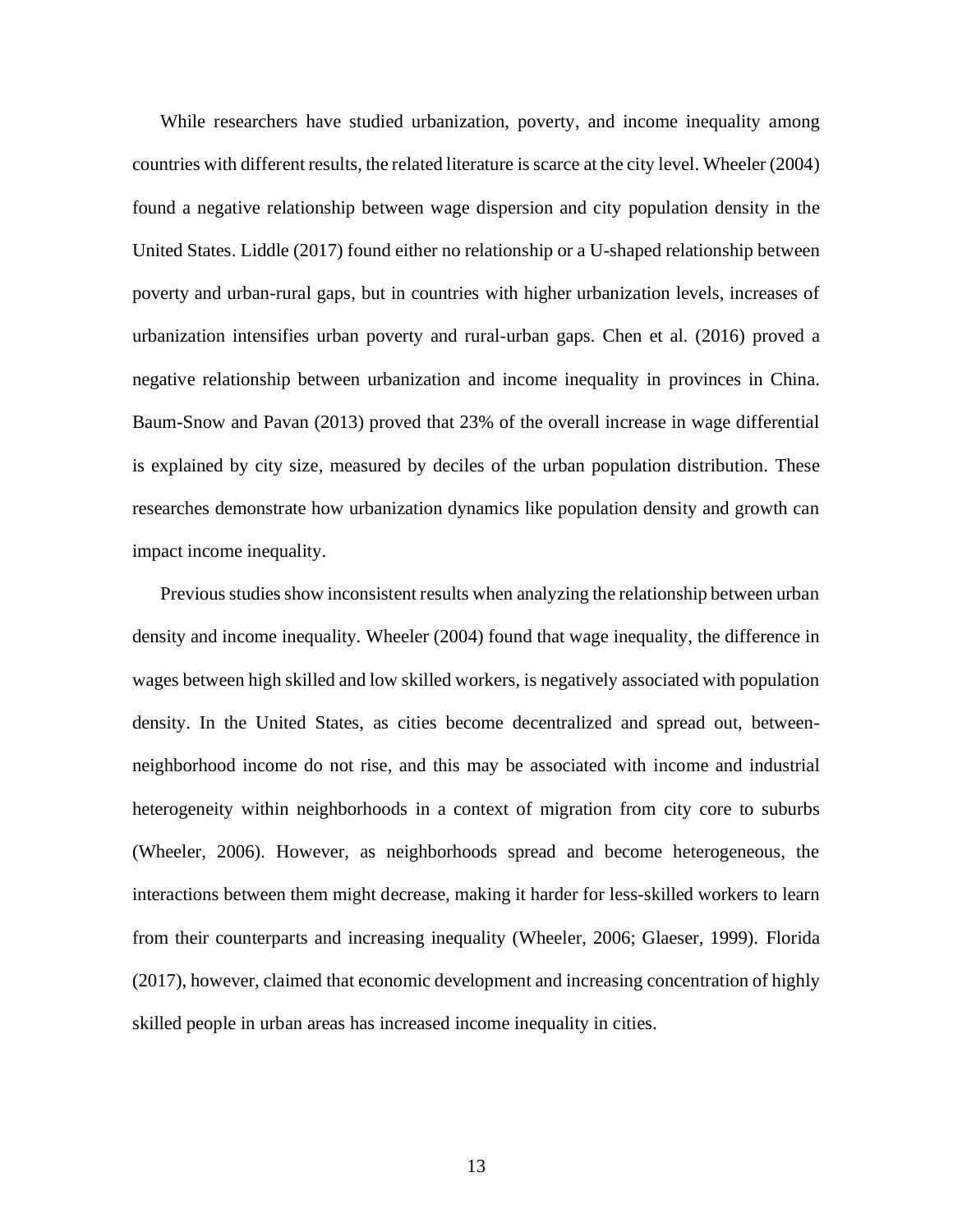#### **4. Conceptual Framework**

This research focuses on urban growth and income inequality. In this section, the conceptual model for this research will be explained. The first part lays out the theory behind the conceptual model. The second part explains in detail the model, with the hypothesis behind it.

#### **4.1. Theories on city growth and inequality**

The process of urbanization and its impact on inequality has been studied by researchers, focusing on different units of analysis and with different results. However, key points in their theoretical explanations are overarching. Kuznets (1955) argued that urbanization and industrialization, which are products of economic growth, bring income inequality at early stages, but these differences in income plateaus and then decreases with consistent economic growth. The author claims that wealth inequality increases because of the differences between newcomers and existing residents of cities, specifically because migrants face a period of adjustment to the urban life, including changes in the labor market. After this adjustment period, and with economic development still present, inequality plateaus and then decreases, showing an inclusion of migrants to the economic and labor dynamic of the city. This phenomenon was labeled the Kuznets curve and has been well debated by economists since its inception. Other theories focus on the impact of wage differential, especially in the presence of higher minimum wages in cities, on migration and the ability of those who coming from rural areas towards the city to obtain jobs in the formal sector, where highpaying jobs are (Harris and Todaro, 1970; Rauch 1991). Wu (2019) proved that the relationship between city size and income inequality is concave, conclusive with the Kuznets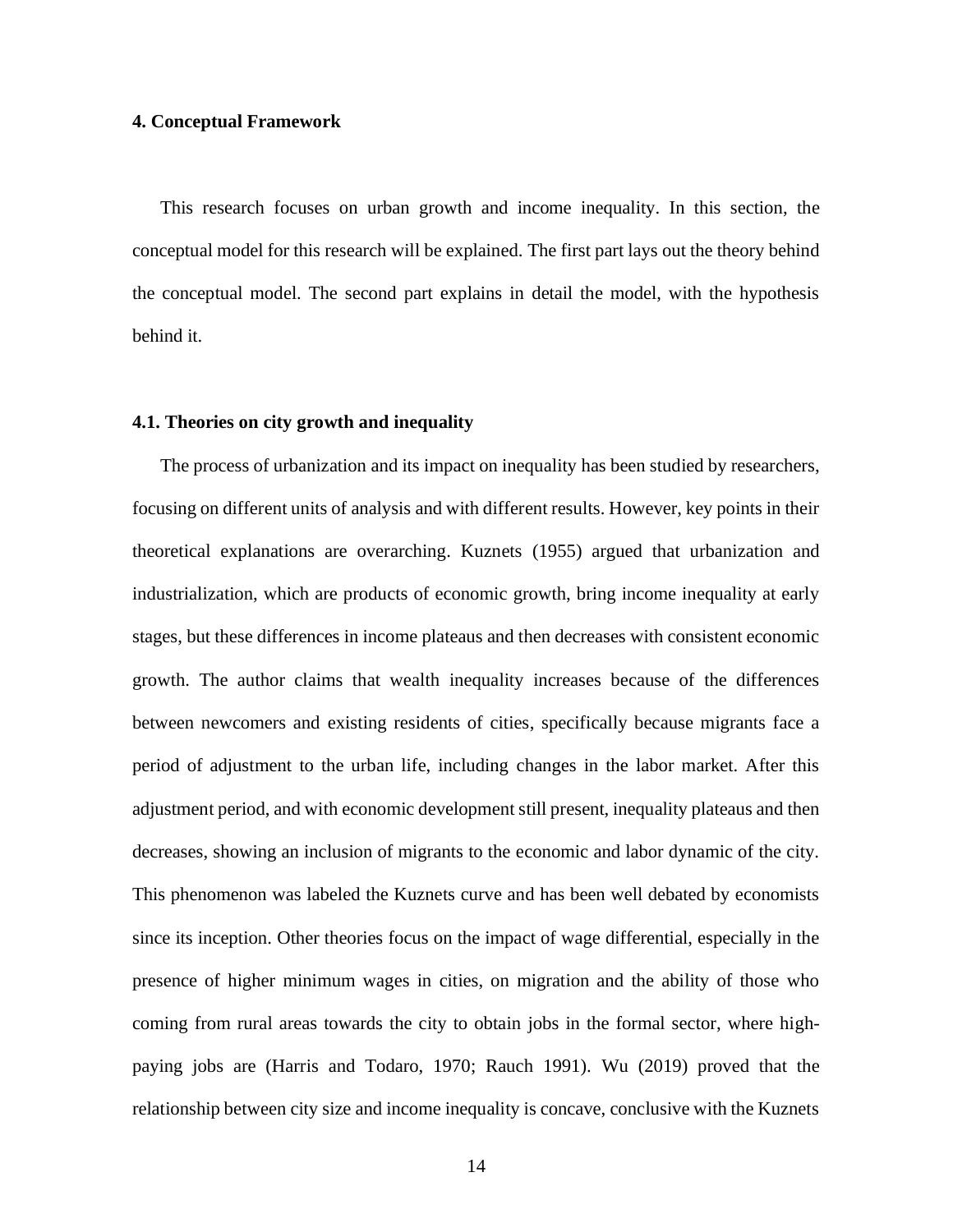idea of urbanization and inequality. According to this research, rising inequality, in relation to city size, is not permanent, as it peaks and then falls as population continues to grow.

Many researchers have studied the impact of city growth in income differentials through housing market and demand from high skilled labor and firms. Potepan (1992) explains that inter-metropolitan migration, the primary source of variation in population growth, and housing prices are directly related to each other. However, the author claims that there is a discussion on which of the two opposing forces prevail, out-migration because of higher housing prices and in-migration because of amenities. Rosen (1979) and Roback (1982) both develop models of amenities and income inequality in cities. According to the Rosen-Roback model, highly skilled people with higher wages are attracted to cities with more amenities, like weather, clean air, and population density, and this explain income differential across cities. For these authors, the phenomenon of migration, city growth, and income inequality goes as follows: high-skilled workers with higher earnings demand to live in areas with higher amenities, pushing those who can afford to live in those areas out. Furthermore, the pressure from firms locating in cities because of technological economies of scale creating higher paying jobs and higher expected earnings in these areas than those without this economic advantage also influences migration (Henderson, 1974; Harris and Todaro, 1970). Since cities grow mainly from migration, those that grow faster are because they attract people with higher paying jobs (or just more available jobs) and amenities, and higher paid workers will locate close to amenities while those with low-paying jobs will locate in other less developed areas of the city. Overall, the metropolitan area grows, but racial segregation and income inequality also grow.

The phenomenon of rural-urban migration and city growth, and its connection with poverty and inequality is important in understanding the conceptual model of this analysis.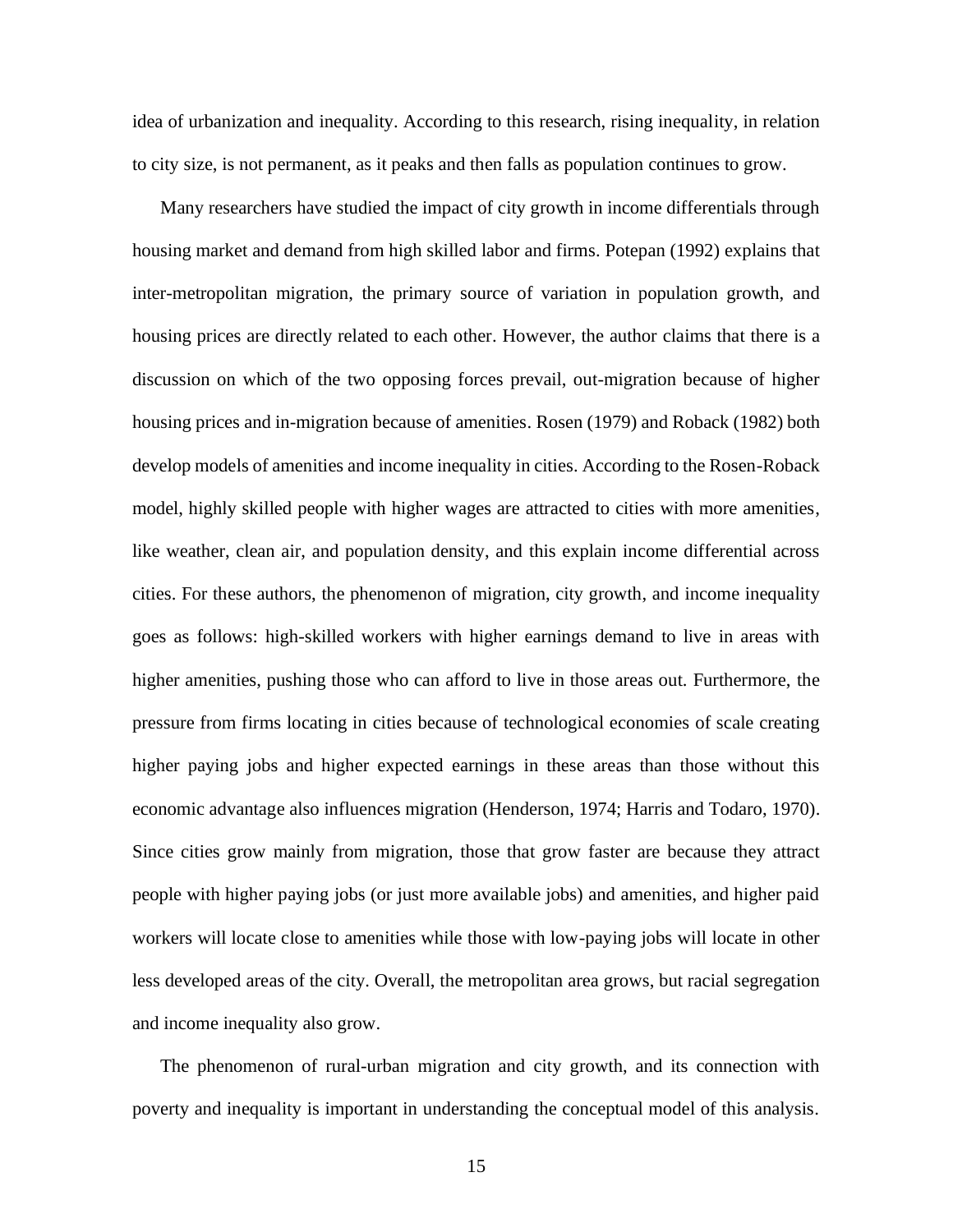There are extensive theoretical discussions about how this process unfolds. Saunders (2011) developed the concept of arrival city, these urban areas either adjacent or in large metropolises that receive migrants from rural areas or small towns trying to improve their economic situation. According to the author, these neighborhoods or suburbs have different characteristics depending on the country, from the marginal slums of Latin America and Asia to the "ethnoburbs" of the United States. However, Saunders explains that they concentrate low income migrant families, they have deep connections with the metropolis, and most of these areas receive little investment from governments and private sector. The author concludes that, over a certain period of time, these arrival cities become part of the core metropolis, as the city develops and grows, and new arrival cities are created in other parts of the region. This is particularly important for the purpose of this analysis, because it paints the picture of the dynamic of city growth. People looking for better economic opportunities settle in specific neighborhoods in cities. Rapid city growth means an increase in incoming people relocating to these arrival cities, and this impacts the income distribution of the metropolitan area.

As urban areas develop, arrival cities tend to gentrify, bringing more affluent settlers. This phenomenon has occurred in many cities across the United States and Europe, where neighborhoods close to downtown areas, previously populated by low-income families, minorities, and migrants (both international and domestic from rural areas), are now high cost of living areas populated by middle- and high-income households. From New York City to Washington, DC to London, neighborhoods and areas have faced a significant change in income distribution (Saunders, 2011; Freeman and Braconi, 2004; Butler et al., 2013). A change in income distribution may also bring a change in population density. Black et al. (2002) proved that gay male couples can afford to live in expensive areas of San Francisco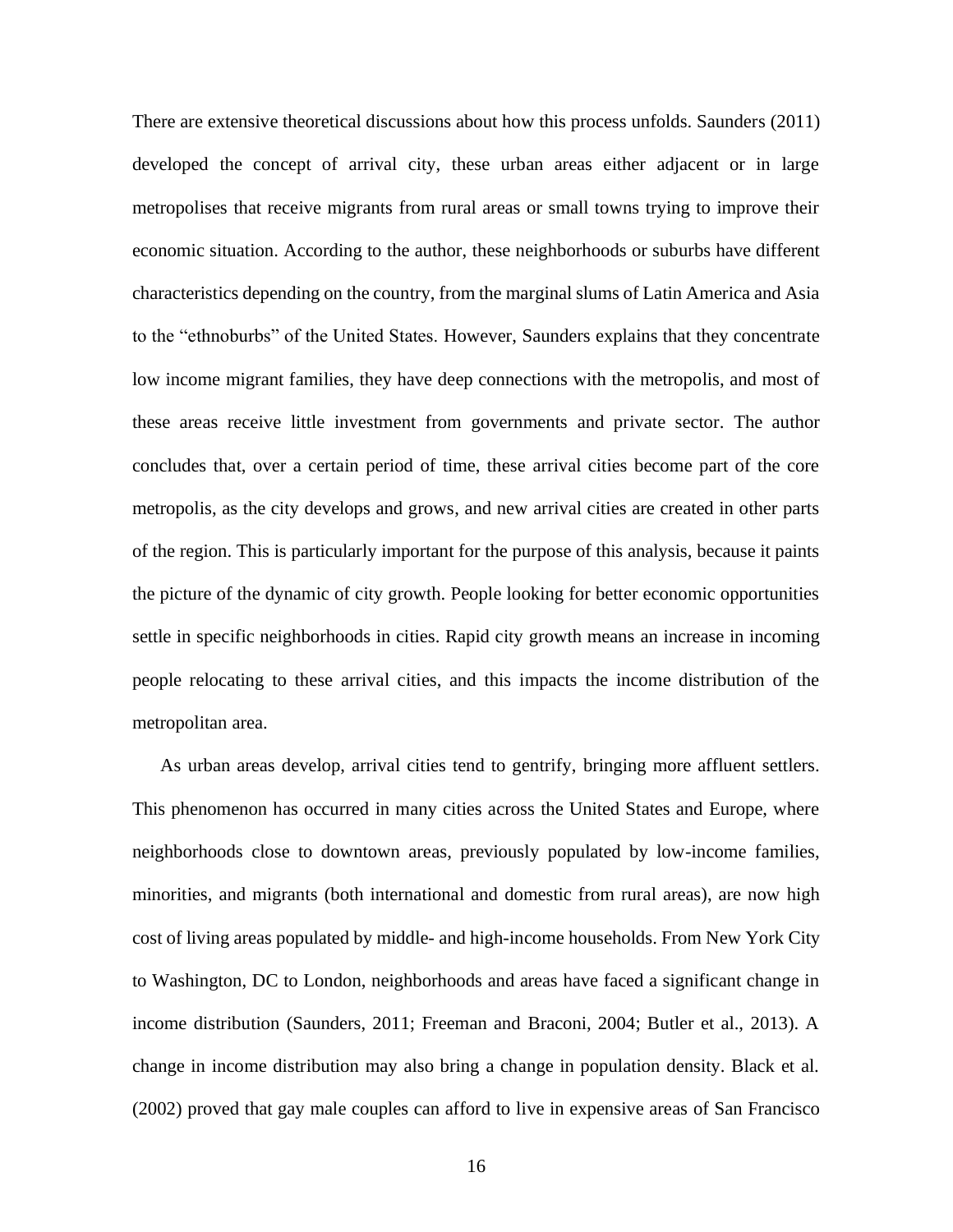because they generally do not have children. The underlying discussion in this paper is the idea that families, especially low-income ones, are forced to move out of the city to suburbs and exurbs because of rising costs and lack of affordable space in cities. This demonstrates a relationship between income distribution and density in metropolitan areas.

Economic theories have also focused on the economic benefits of residents and firms to locate in cities. A main argument to explain income inequality is the fact that firms locate in large urban areas, making high-paying jobs available in few specific places. A classic model by Henderson (1974) offers an explanation on the differences in cities. Land rents and commuting costs tend to make cities sparser while Marshallian or agglomeration externalities tend to make them bigger. The balance of these forces determines the size of cities. Kim (2008) argues that urban inequality, following Henderson's model, arises when these agglomeration benefits are strong in a few industries. These theories are related to the relationship between city size and inequality and are also consistent with previously discussed explanations, relating to economic opportunities.

There are other drivers of urban inequality besides city size that are worth discussing. Concentration of human capital can also explain urban inequality. Rauch (1993) argues that cities with high levels of human capital should have higher wages. Glaeser et al. (2009) empirically prove that human capital, in the form of educational attainment, drives inequality in cities. Thus, inequality arises when differences in skills and education exist. The concentration of skill-biased technological change is also a significant driver of inequality, because it increases demand for high-skilled labor, increasing the wage difference between high and low skilled workers (Autor et al., 1998). Baum-Snow and Pavan (2013) conclude that cities with a concentration of high skilled people and industry have higher levels of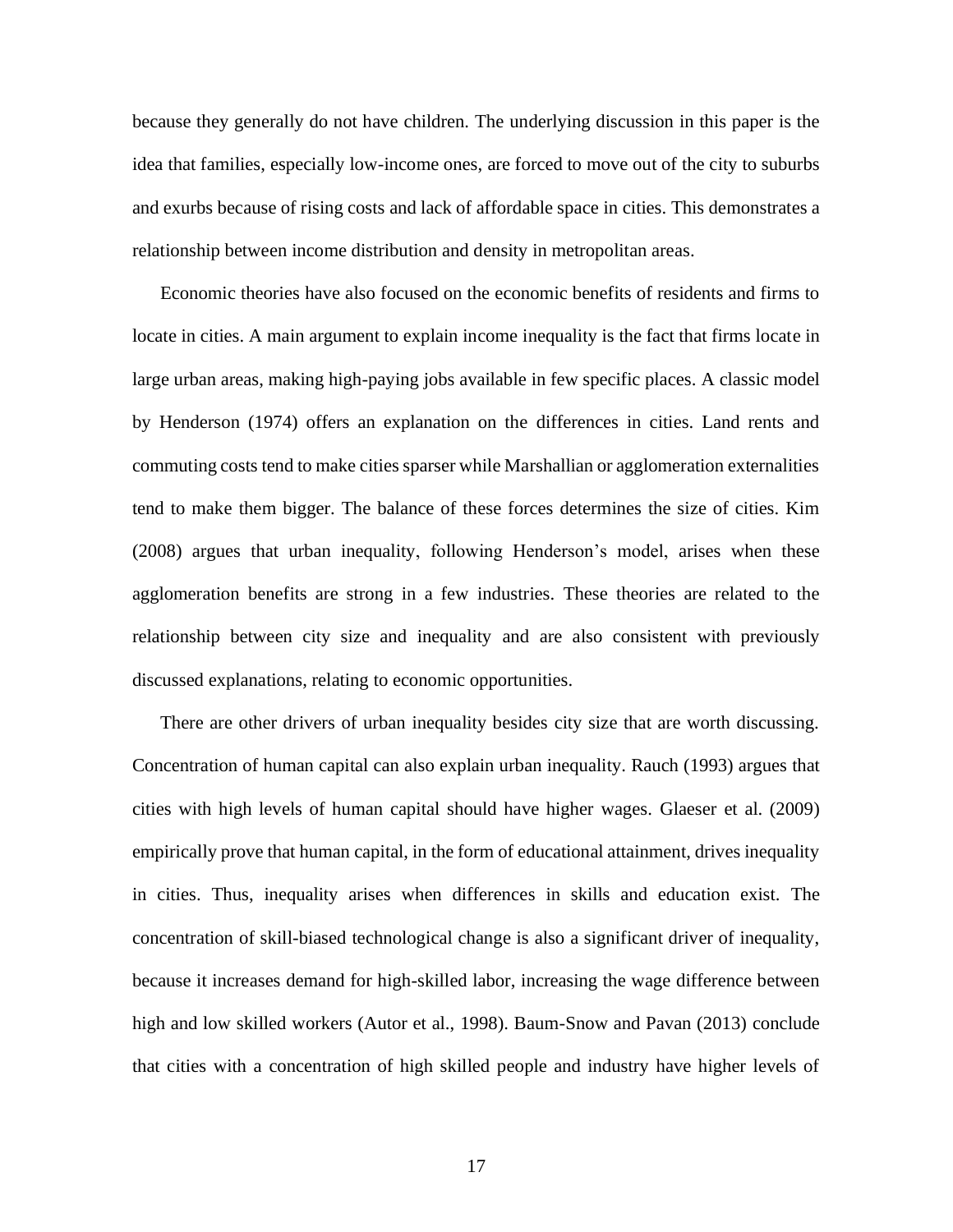inequality. However, in high-amenity and expensive locations, like large and affluent metropolitan areas, returns to education are low (Black et al., 2009).

The concentration of human capital in large urban areas, and its relationship with income inequality, leads to a different, but not opposite, narrative from the one about arrival cities. In recent years, downtown areas have increasingly been receiving more affluent people, changing the premise that households with high wages move to suburbs. Previous studies discussed the idea of a negative relationship between population density and income inequality (Wheeler, 2006). Florida (2012), in his revision of his theory of the Creative Class, stated that people belonging to this group, highly skilled people, tend to cluster in high density urban areas, and benefit economically from it. The author stated that the key to economic success of cities depended on the attraction of talented people, and cities certainly delivered. As more talented people from this Creative Class clustered in urbanized areas, cities began to flourish again, but not without increasing income inequality. Florida (2017) stated that metropolitan areas with the most dynamic and successful economies are also those with high levels of wage inequality, and that the rise of the Creative Class, its clustering in certain cities, and its economic success, brought racial segregation, poverty concentration, and displacement in urban areas. According to the author, the reviving of urban centers came at the expense of declining cities and suburbs, where crime, poverty, and economic and racial segregation increased.

From the theories laid out in this section, the following storyline can be synthetized. Population growth increases income inequality in cities. More specifically, the concentration of highly skilled people, human capital, and jobs in cities is associated with income disparities. Economic benefits and amenities attract high-skilled people with higher wages, and the concentration of better paid jobs attract less affluent people looking for economic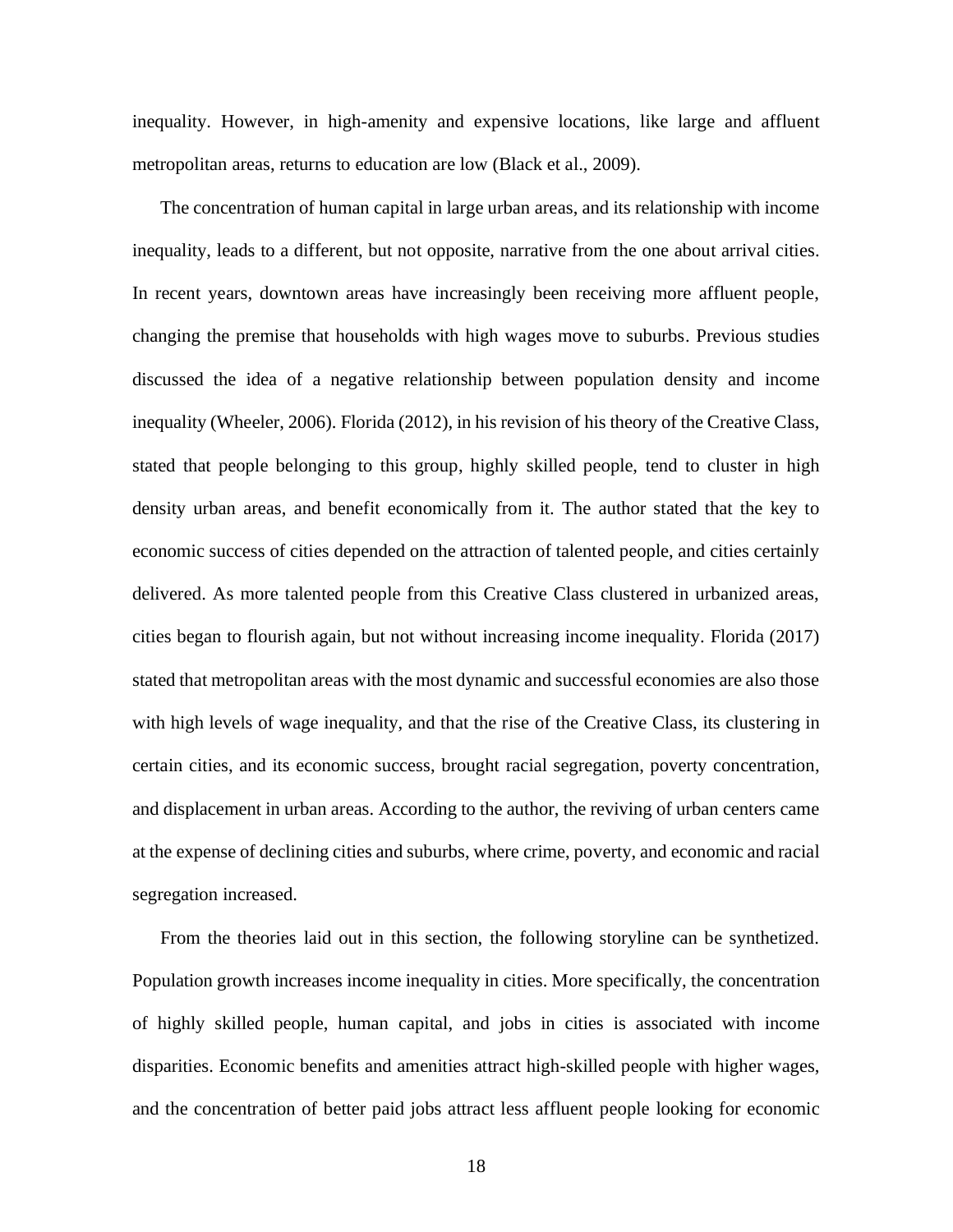prosperity. These different groups struggle for a space in the city and those who can afford it succeed. Those who cannot afford it, locate adjacent to the urban core, fighting for an opportunity to improve their economic status and join those more affluent people in their neighborhoods which have higher qualities of life.

#### **4.2. Conceptual model and research hypotheses**

Following the different theories on inequality exposed above, this research will analyze the relationship between urban growth and inequality in cities. The model follows the narrative explained in the previous section: income inequality is tied to population growth, but also determined by the concentration of skilled jobs, human capital and income. This conceptual model is portrayed in the following graph:



**Figure 1: Conceptual framework**

For this analysis, three main aspects of urban growth will be analyzed: population growth, population density growth, and urban area growth. This model also includes variables used in the extensive literature analyzing income inequality: education, income per capita, and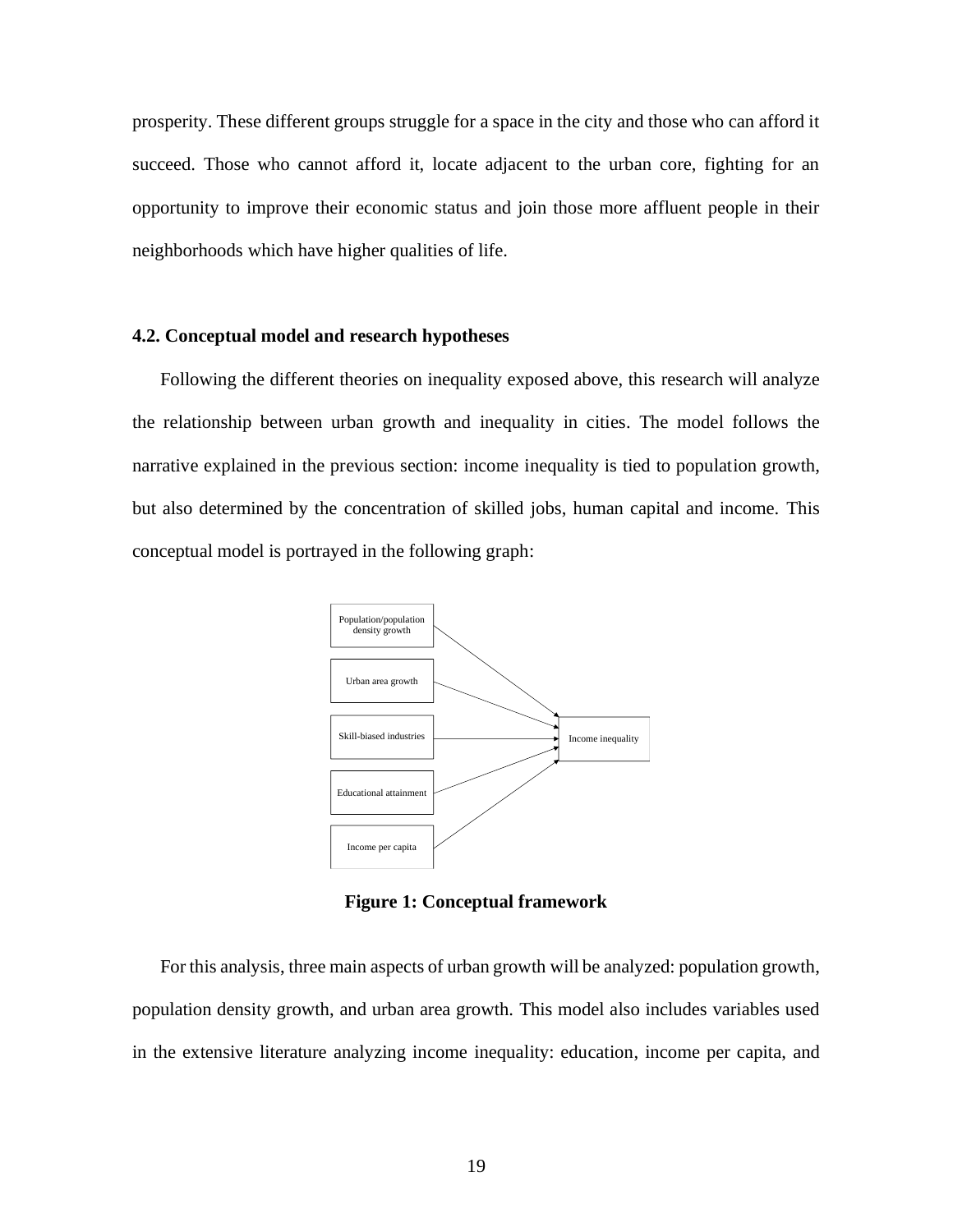skill-based industries. Controls will also be added to the model, like income per capita and country inequality.

Following the findings of previous research and the aforementioned narrative, this model should prove that urban growth is positively related to income inequality. As urban population and population density grows, cities should experience higher levels of income inequality. The concentration of high-skilled jobs should also be positively related to income inequality. Lastly, the concentration of highly skilled people should also increase income disparities in cities.

#### **5. Data and Methods**

This section will lay out the data sources of this research project and the obstacles the datasets pose to the objectives of the project. Furthermore, the empirical model will be discussed, with robustness checks.

## **5.1. Data**

The objective of this research is to study the relationship between city growth and income inequality within cities across the developed world. For this, data is retrieved from the OECD Regional Statistics dataset on metropolitan areas. Cities in Europe and North America were taken as sample for this study. Table 1 shows the countries and the cities to be included in this analysis, with their city size categories. Large metropolitan areas are those with more than 1.5 million people. The OECD metropolitan database collects information based on functional urban areas (FUAs), which encompass the city and its commuting zone. According to the metadata, FUAs represent the economic and functional area of cities based on its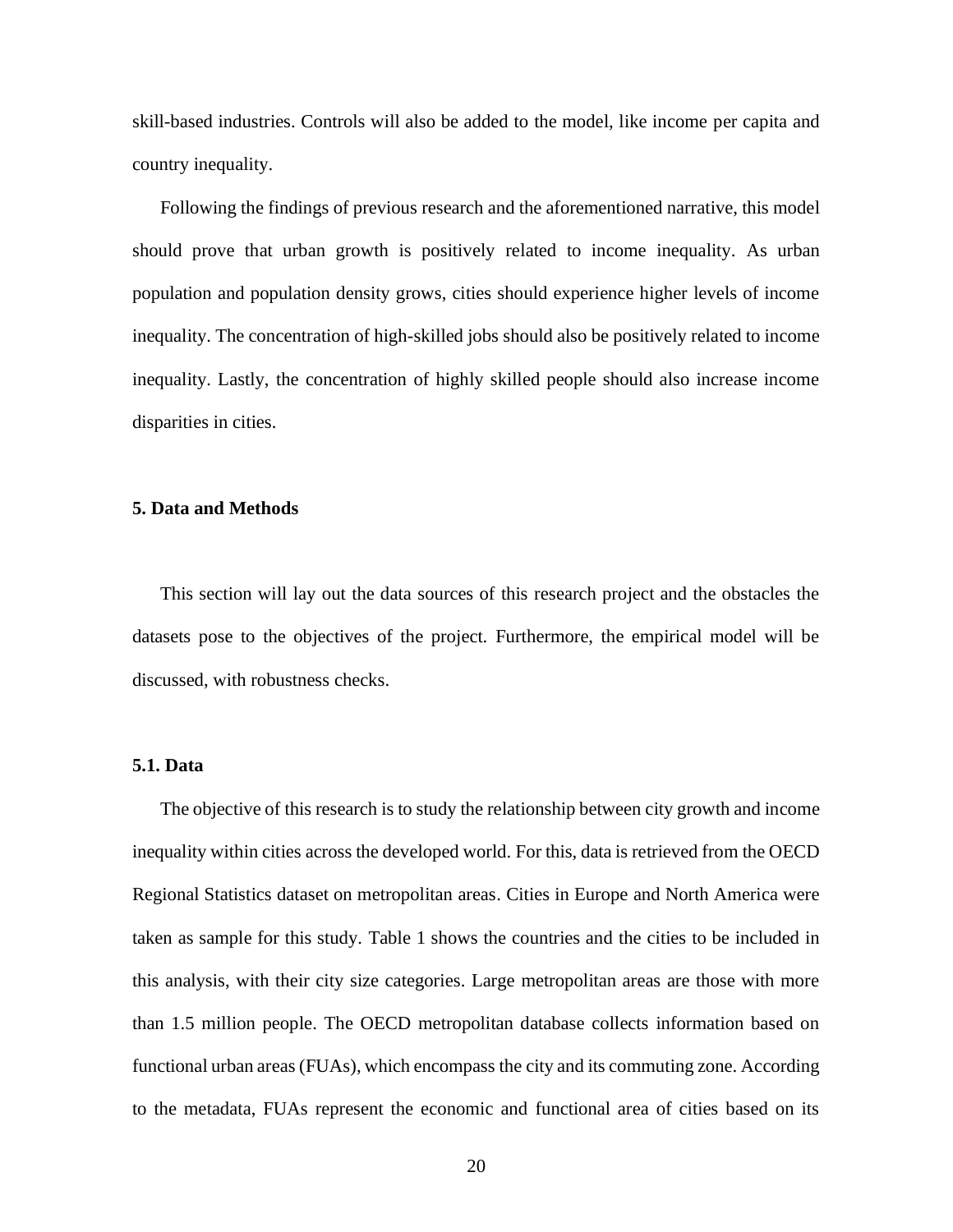population movement, its area of influence beyond administrative boundaries (OECD, 2012). This database provided information on income inequality, urban area characteristics, population and income1. The data of this research is also complemented with information on labor and education provided by national statistic agencies.

| Table 1: Cities, countries and city size of the sample |  |  |  |  |  |
|--------------------------------------------------------|--|--|--|--|--|
|--------------------------------------------------------|--|--|--|--|--|

| Country        | City          | City size | Country                    | City                 | City size | Country                   | City                   | City size   |
|----------------|---------------|-----------|----------------------------|----------------------|-----------|---------------------------|------------------------|-------------|
| Austria        | Linz          | Metro     | United Kingdom             | Coventry             | Metro     | <b>United States</b>      | Denver                 | Large Metro |
| Austria        | Graz          | Metro     | United Kingdom             | Manchester           |           | Large Metro United States | Cincinnati             | Large Metro |
| Austria        | Vienna        |           | Large Metro United Kingdom | Sheffield            | Metro     | <b>United States</b>      | Ventura                | Metro       |
| Canada         | Sherbrooke    | Metro     | United Kingdom             | Preston              | Metro     | <b>United States</b>      | Summit                 | Metro       |
| Canada         | Hamilton      | Metro     | United Kingdom             | Middlesbrough        | Metro     | <b>United States</b>      | San Joaquin            | Metro       |
| Canada         | Halifax       | Metro     | United Kingdom             | Milton Keynes        | Metro     | <b>United States</b>      | Greene                 | Metro       |
| Canada         | Montreal      |           | Large Metro United Kingdom | Leicester            | Metro     | <b>United States</b>      | Jefferson (AL)         | Metro       |
| Canada         | London        | Metro     | United Kingdom             | <b>Bristol</b>       | Metro     | <b>United States</b>      | Jackson (MO)           | Large Metro |
| Canada         | Winnipeg      | Metro     | United Kingdom             | Norwich              | Metro     | <b>United States</b>      | Hamilton (TN)          | Metro       |
| Canada         | Windsor       | Metro     | United Kingdom             | Northampton          | Metro     | <b>United States</b>      | Volusia-Daytona Beach  | Metro       |
| Canada         | Saskatoon     | Metro     | United Kingdom             | Derby                | Metro     | <b>United States</b>      | Stanislaus             | Metro       |
| Canada         | Vancouver     |           | Large Metro United Kingdom | Exeter               | Metro     | <b>United States</b>      | Charlotte              | Large Metro |
| Canada         | Toronto       |           | Large Metro United Kingdom | Bournemouth          | Metro     | <b>United States</b>      | Spokane                | Metro       |
| Canada         | Calgary       |           | Large Metro United Kingdom | Nottingham           | Metro     | <b>United States</b>      | East Baton Rouge       | Metro       |
| France         | Nantes        | Metro     | United Kingdom             | Portsmouth           | Metro     | <b>United States</b>      | Boston                 | Large Metro |
| France         | Rennes        | Metro     | United Kingdom             | Leeds                |           | Large Metro United States | Detroit (Greater)      | Large Metro |
| France         | Saint-Etienne | Metro     | United Kingdom             | Southampton          | Metro     | <b>United States</b>      | Lucas                  | Metro       |
| France         | Bordeaux      | Metro     | United Kingdom             | Cardiff              | Metro     | <b>United States</b>      | Davidson               | Metro       |
| France         | Toulon        | Metro     | United Kingdom             | London               |           | Large Metro United States | Pittsburgh             | Metro       |
| France         | Grenoble      | Metro     | United Kingdom             | Reading              | Metro     | <b>United States</b>      | Orange                 | Large Metro |
| France         | Rouen         | Metro     | United Kingdom             | Oxford               | Metro     | <b>United States</b>      | Providence             | Metro       |
| France         | Toulouse      | Metro     | United Kingdom             | Cambridge            | Metro     | <b>United States</b>      | Jacksonville           | Large Metro |
| France         | Strasbourg    | Metro     | <b>United States</b>       | Lancaster (PA)       | Metro     | <b>United States</b>      | Sacramento             | Large Metro |
| France         | Lille         | Metro     | <b>United States</b>       | Albany               | Metro     | <b>United States</b>      | Milwaukee              | Large Metro |
| France         | Montpellier   | Metro     | <b>United States</b>       | Dauphin              | Metro     | <b>United States</b>      | Oklahoma               | Metro       |
| France         | Lyon          |           | Large Metro United States  | Richland             | Metro     | <b>United States</b>      | Cuyahoga               | Large Metro |
| France         | Nice          | Metro     | <b>United States</b>       | El Paso (CO)         | Metro     | <b>United States</b>      | Kern                   | Metro       |
| France         | Marseille     |           | Large Metro United States  | Minneapolis          |           | Large Metro United States | Seattle                | Large Metro |
| France         | Paris         |           | Large Metro United States  | Virginia Beach       | Metro     | <b>United States</b>      | Memphis                | Metro       |
| Italy          | Catania       | Metro     | <b>United States</b>       | Lehigh               | Metro     | <b>United States</b>      | Las Vegas              | Large Metro |
| Italy          | Venice        | Metro     | <b>United States</b>       | Worcester            | Metro     | <b>United States</b>      | San Diego              | Large Metro |
| Italy          | Palermo       | Metro     | <b>United States</b>       | Erie (NY)            | Metro     | <b>United States</b>      | San Antonio            | Large Metro |
| Italy          | Florence      | Metro     | <b>United States</b>       | Onondaga             | Metro     | <b>United States</b>      | Tulsa                  | Metro       |
| Italy          | Genoa         | Metro     | <b>United States</b>       | Utah                 | Metro     | <b>United States</b>      | Guilford               | Metro       |
| Italy          | Padua         | Metro     | <b>United States</b>       | Dane                 | Metro     | <b>United States</b>      | Indianapolis           | Large Metro |
| Italy          | Verona        | Metro     | <b>United States</b>       | Rochester (NY)       | Metro     | <b>United States</b>      | Philadelphia (Greater) | Large Metro |
| Italy          | Milan         |           | Large Metro United States  | Douglas (NE)         | Metro     | <b>United States</b>      | Atlanta                | Large Metro |
| Italy          | Bologna       | Metro     | <b>United States</b>       | Polk                 | Metro     | <b>United States</b>      | El Paso (TX)           | Metro       |
| Italy          | Rome          |           | Large Metro United States  | Wake                 | Metro     | <b>United States</b>      | Sarasota               | Metro       |
| Italy          | Naples        |           | Large Metro United States  | Sedgwick             | Metro     | <b>United States</b>      | Washoe                 | Metro       |
| Italy          | Turin         |           | Large Metro United States  | Charleston           | Metro     | <b>United States</b>      | Austin                 | Large Metro |
| Italy          | Bari          | Metro     | <b>United States</b>       | Jefferson (KY)       | Metro     | <b>United States</b>      | Lee                    | Metro       |
| Norway         | Oslo          | Metro     | <b>United States</b>       | Hartford             | Metro     | <b>United States</b>      | St. Louis              | Large Metro |
| Portugal       | Porto         | Metro     | <b>United States</b>       | Salt Lake            |           | Large Metro United States | Phoenix                | Large Metro |
| Portugal       | Lisbon        |           | Large Metro United States  | Washington (Greater) |           | Large Metro United States | Fresno (Greater)       | Metro       |
| Sweden         | Gothenburg    | Metro     | <b>United States</b>       | Portland             |           | Large Metro United States | Pima                   | Metro       |
| Sweden         | Stockholm     |           | Large Metro United States  | Hampden              | Metro     | <b>United States</b>      | Chicago                | Large Metro |
| Sweden         | Malmo         | Metro     | <b>United States</b>       | Kent                 | Metro     | <b>United States</b>      | Dallas                 | Large Metro |
| United Kingdom | Swansea       | Metro     | <b>United States</b>       | Richmond (Greater)   | Metro     | <b>United States</b>      | New Orleans            | Metro       |
| United Kingdom | Sunderland    | Metro     | <b>United States</b>       | Columbus             |           | Large Metro United States | Los Angeles (Greater)  | Large Metro |
| United Kingdom | Ipswich       | Metro     | <b>United States</b>       | Pulaski              | Metro     | <b>United States</b>      | New York (Greater)     | Large Metro |
| United Kingdom | Plymouth      | Metro     | <b>United States</b>       | Fayette              | Metro     | <b>United States</b>      | Albuquerque            | Metro       |
| United Kingdom | Doncaster     | Metro     | <b>United States</b>       | Montgomery (OH)      | Metro     | <b>United States</b>      | Houston                | Large Metro |
| United Kingdom | Liverpool     | Metro     | <b>United States</b>       | Brevard              | Metro     | <b>United States</b>      | Hidalgo                | Metro       |
| United Kingdom | Blackpool     | Metro     | <b>United States</b>       | Ada                  | Metro     | <b>United States</b>      | New Haven              | Large Metro |
|                |               |           |                            |                      |           | <b>United States</b>      | Miami (Greater)        | Large Metro |
| Source: OECD   |               |           |                            |                      |           |                           |                        |             |

<sup>1</sup> Gini coefficient of cities in the United Kingdom were retrieved from Centre for Cities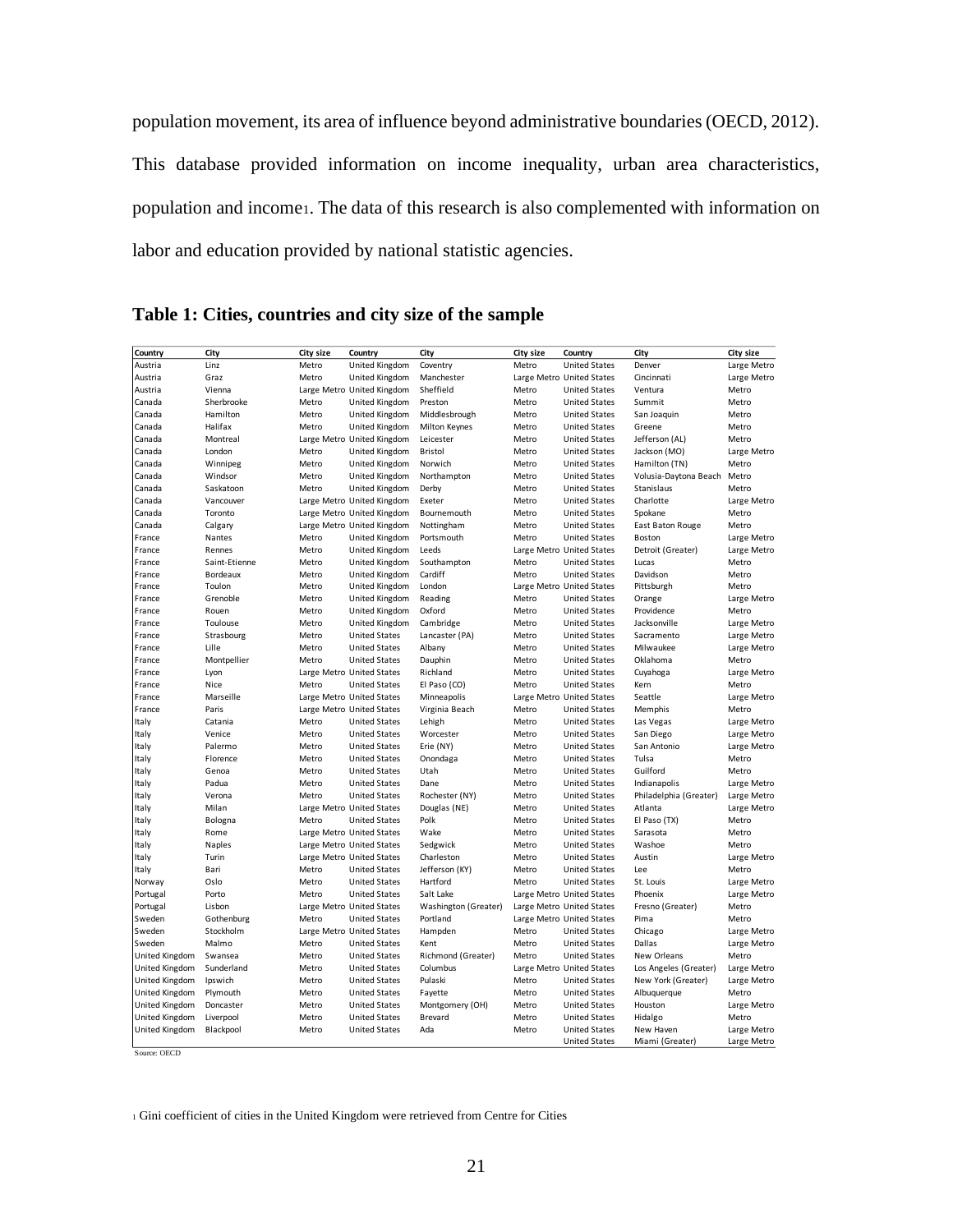There are several methods to measure income inequality, like variance of wages and percentile ratios (Jappelli and Pistaferri, 2010). The Gini coefficient is one of the most popular ones and is based on another measurement, the Lorenz curve. Schutz (1951) explain the differences between both measurements. The author first defines inequality measurement as any deviation from complete equality. The Lorenz curve and the Gini coefficient, according to the author, is based on the number of income recipients and the aggregate income. While the Lorenz method simply portrays the differences between the distribution of income curve from complete equality line, the Gini coefficient is a relative term that compares the differences in the distribution of income curve, the equality line, and the area encompassing both curves. Although several authors have debated whether one measurement is better than the other, data on the Gini coefficient is more widely available.

To measure inequality, this research uses Gini coefficient of FUAs. To measure city growth, we use different variables related not only to population but also urban area growth. For population growth and population density growth, this research uses the percentage increase of population from 2000 to 2016. Urban growth is defined as the built-up area for urban use in square kilometers. For skill-based industries, this analysis uses Braun (1988) approach, by including the share of the labor force in the city in manufacturing jobs. This way, we study the impact of the share of low-skilled jobs in the city and its impact on inequality2. The model includes the share of population with postgraduate degrees, disposable income per equivalized household, unemployment rate, retrieved from the OECD Metropolitan Database, and Gini coefficient of each country, taken from the World Bank

<sup>2</sup> The idea that manufacturing jobs are low skilled is in relative to other industries, such as finance.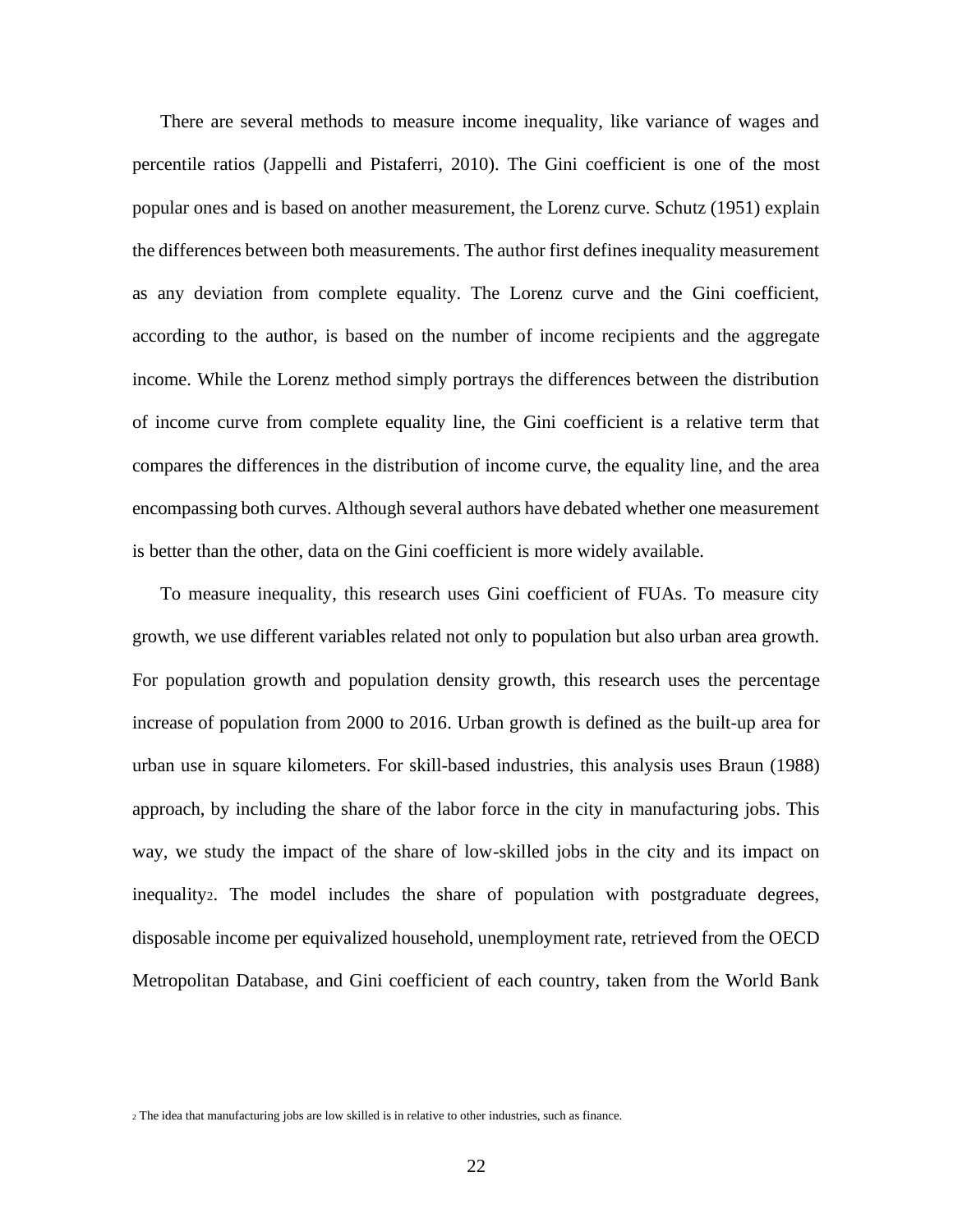Open Data. Educational attainment and share of manufacturing jobs were both retrieved from national statistic agencies.

#### **5.2. Empirical Model**

The model developed in this research follows the conceptual model explained before. It uses the Gini coefficient as the dependent variable. Different measures of urban growth are used. The relationship between population growth and population density growth with income inequality is tested separately. Urban area growth is included in both analyses. The equations also include educational attainment, share of manufacturing jobs and income per capita, and controls for population, unemployment and income inequality of the country. To measure education, the model uses the proportion of the population in each city with post graduate diplomas. The share of the manufacturing industry in the city's economy is used as a proxy for the impact of skill-biased industry. Unemployment rate is in logarithmic form to correct for outliers. Income is measured by the disposable income by equivalized household in USD (PPP base 2010).

This research uses a simple OLS regression method and a panel data regression model. Equations (1) and (2) show the basic form of the empirical model:

(1) 
$$
GINI_i = \alpha + \beta_1 PopulationGrowth_i + \beta_2 UrbanAreaGrowth_i + \beta_3ShareMainafacturing_i
$$

$$
+ \beta_4 Education_i + \beta_2 IncomePerCapita_i + \beta_5 CONTROLS_i + \varepsilon_i
$$

(2)  $GINI_i = \alpha + \beta_1 PopulationDensityGrowth_i + \beta_2 UrbanAreaGrowth_i + \beta_3ShareManyfacturing_i$ +  $\beta_4$ Education<sub>i</sub> +  $\beta_2$ IncomePerCapita<sub>i</sub> +  $\beta_5$ CONTROLS<sub>i</sub> +  $\varepsilon_i$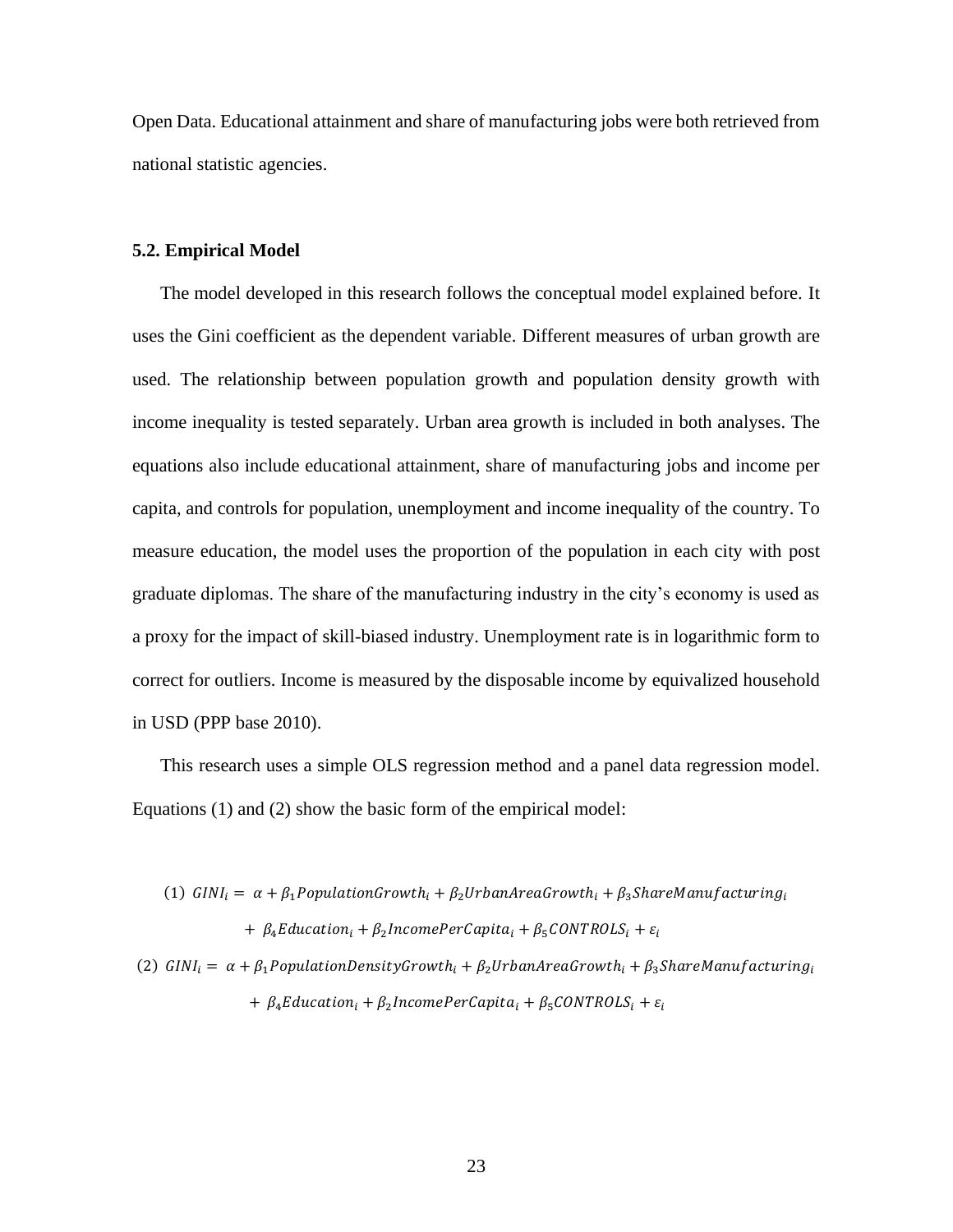It is expected that inequality increases with higher levels of population growth and population density growth. It is also expected that the variable measuring skill-biased industries in the area to have a positive relationship with inequality. However, the proxy variable used, the share of manufacturing industries, would work in the opposite way, since these types of firms are not skill biased (Braun, 1988). Given the fact that there are many skill-biased industries and because many cities and countries do not have the same level of data granularity, this study justifies the use of this variable. There should also be a significant difference between developed and developing countries.

#### **6. Results**

#### **6.1. Descriptive statistics**

The results in Table 2 show the mean, standard deviation, and minimum and maximum observation of the variables of interest. All of the cities in the sample have levels of income inequality lower than 50%, the average being 36.12%. The small range and small standard deviation of the Gini coefficient in cities is explained by the countries from which the sample of cities were taken. French cities are the most equal of the sample, while American and British cities are the most unequal. All the countries in the sample have similarly low levels of inequality. The range of Gini coefficient values in OECD countries goes from 24% to 46%, with lower levels of inequality in Western Europe and Canada and higher levels in the United States and the United Kingdom (OECD, 2020). The standard deviation of the urban growth variables, growth in urban area, population and population density growth are high. The wide range of observations in urbanization variable proves how different these cities are from each other, making the analysis and the comparison between cities easier, especially in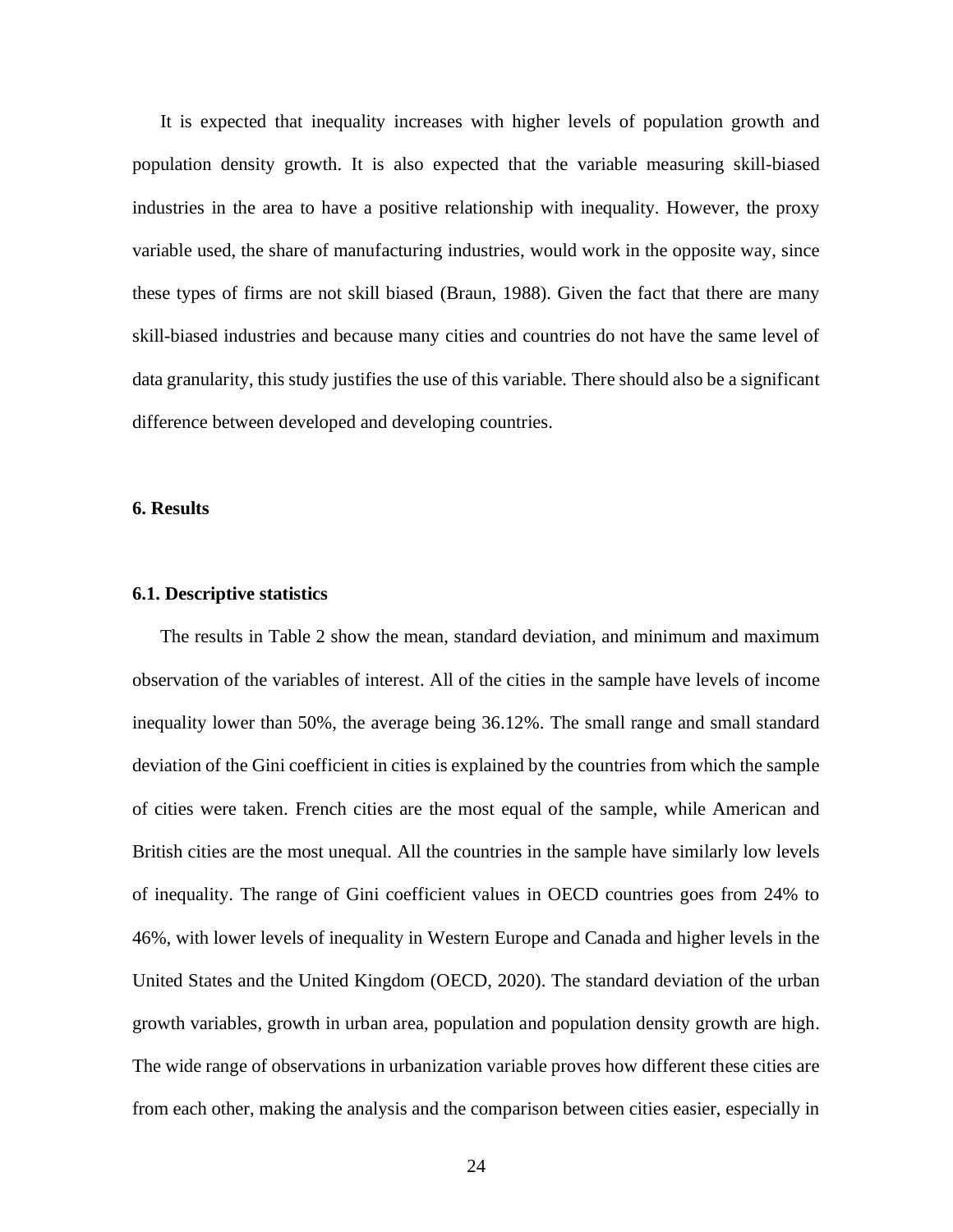the face of lower variance in the output variable. This is true also for population, having both very large metropolises, like New York City and Los Angeles, and smaller cities of over 250,000 people. The average share of people in manufacturing jobs is lower than the OECD average of 11.5% (OECD, 2019), but there are industrial cities (close to 30% share of manufacturing jobs) in the sample as well as big financial centers (with close to 2%). These metropolitan areas also have a big share of people with postgraduate degrees.

| Variable                                      | <b>Observations</b> | Mean      | <b>Standard</b>           | Min       | Max                      |
|-----------------------------------------------|---------------------|-----------|---------------------------|-----------|--------------------------|
|                                               |                     |           | <b>Deviation</b>          |           |                          |
| Gini Coefficient                              | 166                 | 36.12     | 4.72                      | 24.15     | 46.00                    |
| Growth in population density                  | 166                 | 0.95      | 0.71                      | $-0.26$   | 3.14                     |
| Growth in urban area                          | 166                 | 14.00     | 7.75                      | 0.00      | 38.62                    |
| Disposable Income                             | 152                 | 35,573.47 | 7.994.67                  | 14.295.15 | 55,768.22                |
| Population                                    | 166                 |           | 1,845,912.00 2,750,258.00 |           | 250,370.00 20,200,000.00 |
| Population growth                             | 166                 | 0.95      | 0.71                      | $-0.26$   | 3.14                     |
| Share of labor force in manufacturing         | 162                 | 9.28      | 5.15                      | 2.10      | 27.34                    |
| Share of population with postgraduate degrees | 166                 | 31.98     | 8.78                      | 14.20     | 65.00                    |
| Country Gini coefficient                      | 166                 | 37.70     | 4.23                      | 27.50     | 41.50                    |
| Unemployment rate                             | 160                 | 6.25      | 3.24                      | 2.96      | 25.10                    |

#### **Table 2: Summary statistics**

Sources: OECD, Centre for Cities, national statistic agencies.

Figure 2 represents the relationship between the Gini coefficient and the variables of interest, with city size labeled. The black line is the linear prediction line. Cities with higher population density growth are more unequal, but cities with faster growing urban areas have lower levels of inequality. The both relationships are consistent with the idea that faster urbanizing cities tend to have higher levels of inequality. Higher population density growth means the population of the city is growing faster, meaning it attracts people from other parts of the country as well as the growth from births. A growth in urban area per capita means that in the city there is more urban area per person than before, the contrary of density. The lower the share of manufacturing jobs the more unequal cities are, and the higher the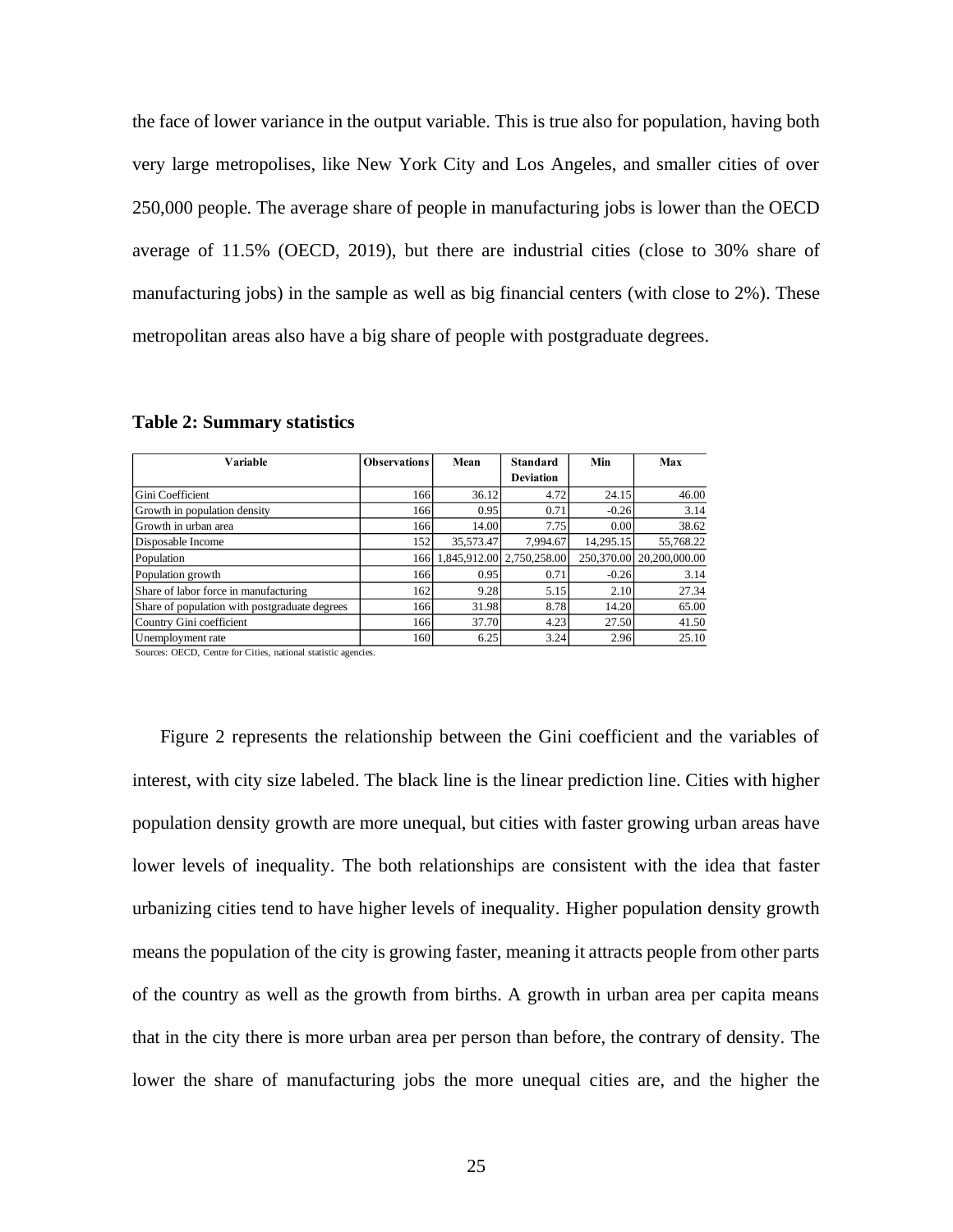unemployment rate the lower Gini coefficient in cities is. Both of these relationships are consistent with the literature on income inequality (Braun, 1988). Figure 2 shows outliers in the unemployment rate variable, which are later corrected. The relationship doesn't seem to be strong with educational attainment and urban area growth.



**Figure 2: Two-way comparisons between Gini coefficient and variables of interest by city size**

From the sample, the most unequal cities are those in the United Kingdom, Canada and the United States. From the top 20 most unequal cities in the sample, half are large metropolitan areas and the other half are cities with less than 1.5 million people. The most equal cities are in Europe: France, Austria and Nordic countries. From the top 20 most equal cities, only three are large metropolitan areas. In terms of population growth, there is no geographical pattern. Cities in the United State Rust Belt continue to decrease in population and population density, while cities in southern states grow faster (Austin, Las Vegas,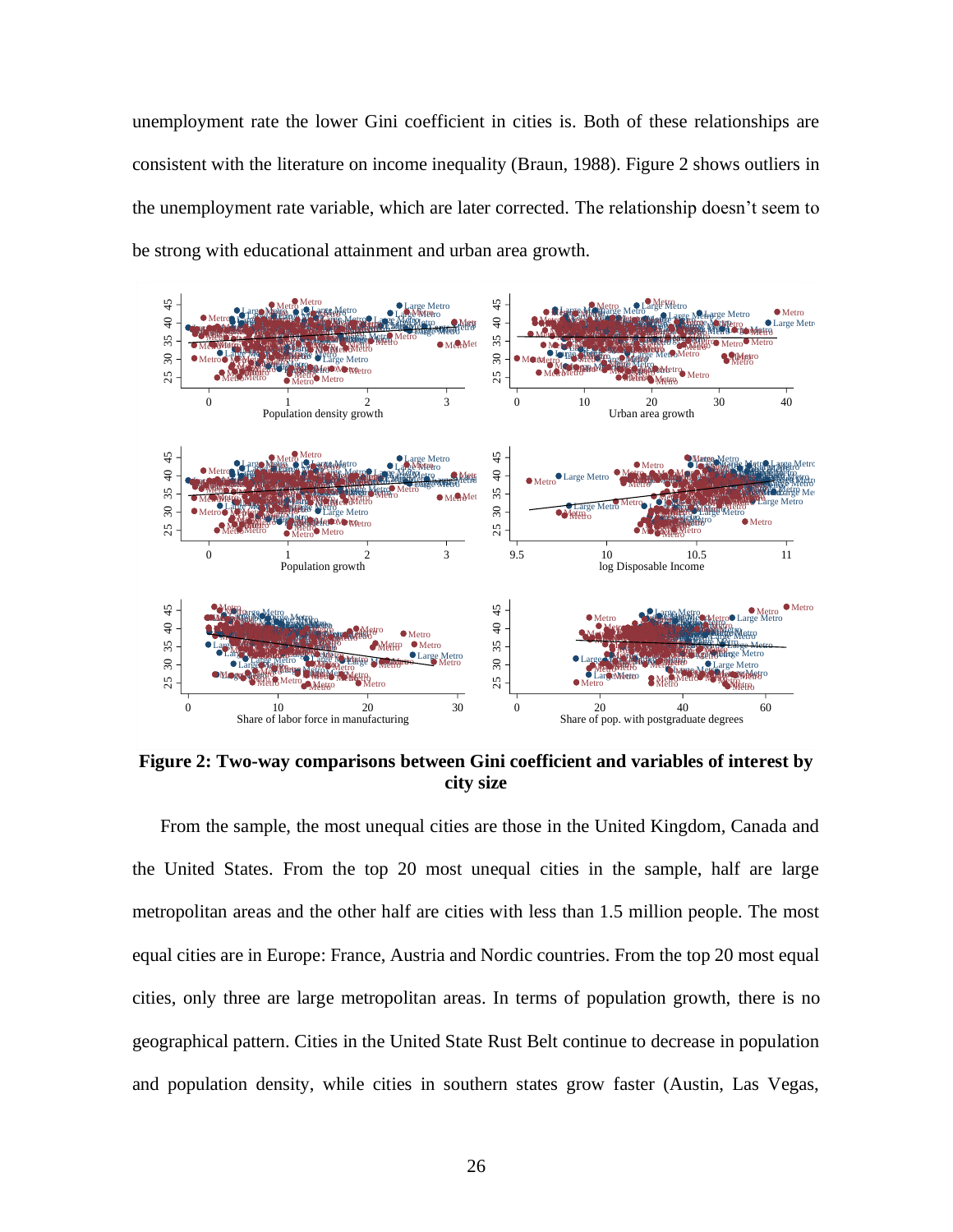Orlando). Large metropolitan areas tend to grow faster than smaller cities, but the largest cities in population (New York, Paris, London, Los Angeles) are not the fastest growing. This is also seen with population density. The most densely populated urban areas are not those that grow the fastest. For population growth, this phenomenon could very well be because of the initial level of population. Cities of 10 million people have slower rates but not necessarily have smaller migration flows. However, very large cities have different population densities. From the sample, the most populated cities are not necessarily the most densely populated ones.

Large metropolitan areas, in terms of population, are more unequal than smaller cities. This is especially the case with population density, where larger metropolitan areas are denser and more unequal. Figure 3 shows the Gini coefficient in cities according to city size. Smaller metropolitan areas seem to be more equal, but there is a big variability in this sample. The two outliers in the Gini coefficient box plot are two cities in Europe, Vienna and Lyon, proving that, in general, European cities are more equal.

In large metropolitan areas, population and population density grew higher than in smaller cities. However, the range of growth in larger cities is higher, showing that not all of them grew more than smaller towns. Figure 3 displays the box plots of population and population density growth. The three outliers in these two graphs are Wake County (Raleigh, North Carolina), Lee County (Cape Coral, Florida) and Utah County (Provo, Utah). The figure also shows a slight difference in urban area growth and share of people with postgraduate degrees between smaller and larger metropolitan areas. Larger metropolitan areas have higher disposable income per capita and lower share of manufacturing jobs.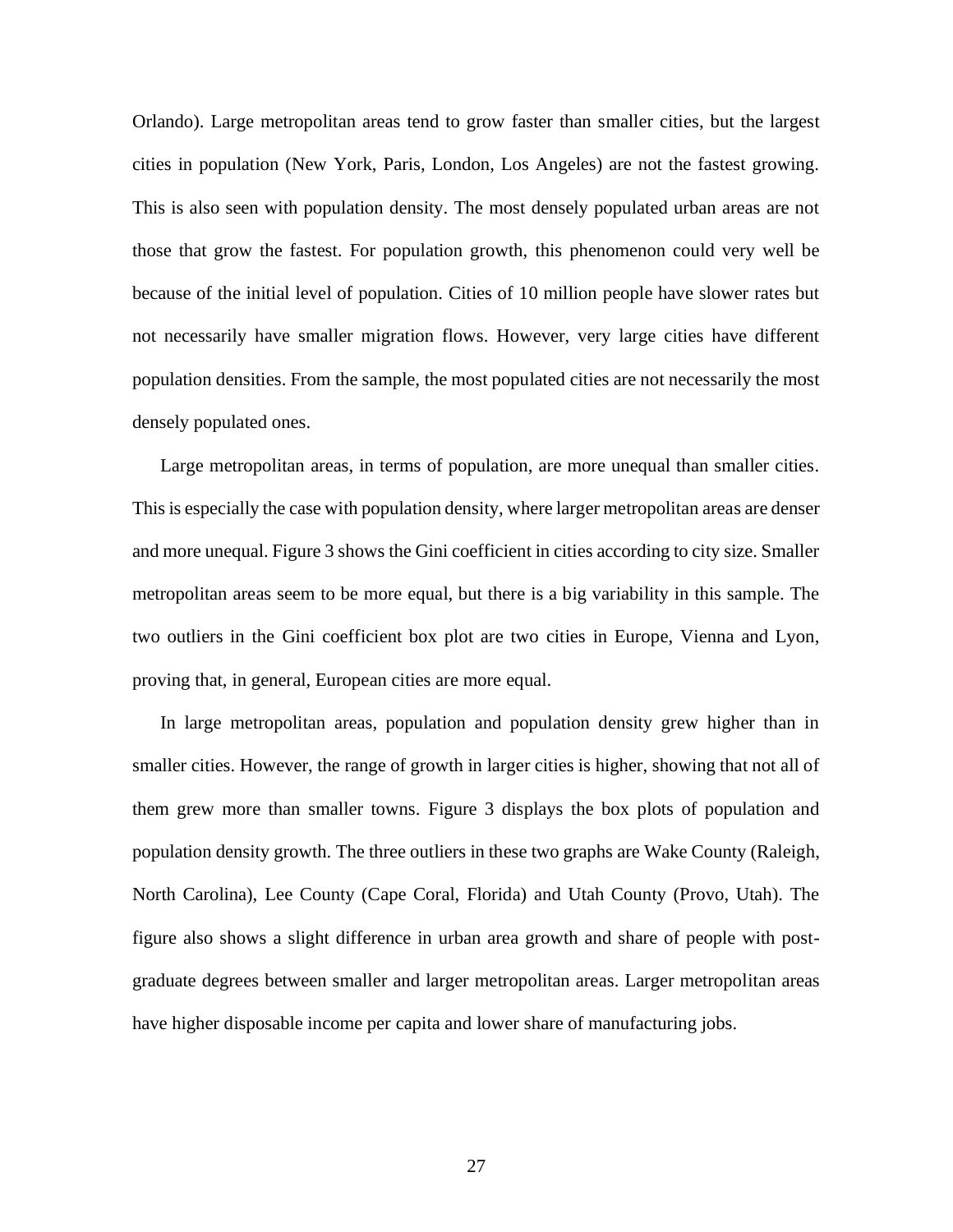

**Figure 3: Box plot of variables of interest**

#### **6.2. Regression results**

Table 2 shows the results of the OLS regression. Regression A shows the relationship between Gini coefficient and population density growth, while regression B shows population growth. The table displays the coefficients, resulting from each regression, with their standard errors. The stars show statistical significance at 10%, 5% and 1%. Every variable in regressions A and B are statistically significant at least at the 10% level, except for population and educational attainment. A one percent increase in the population and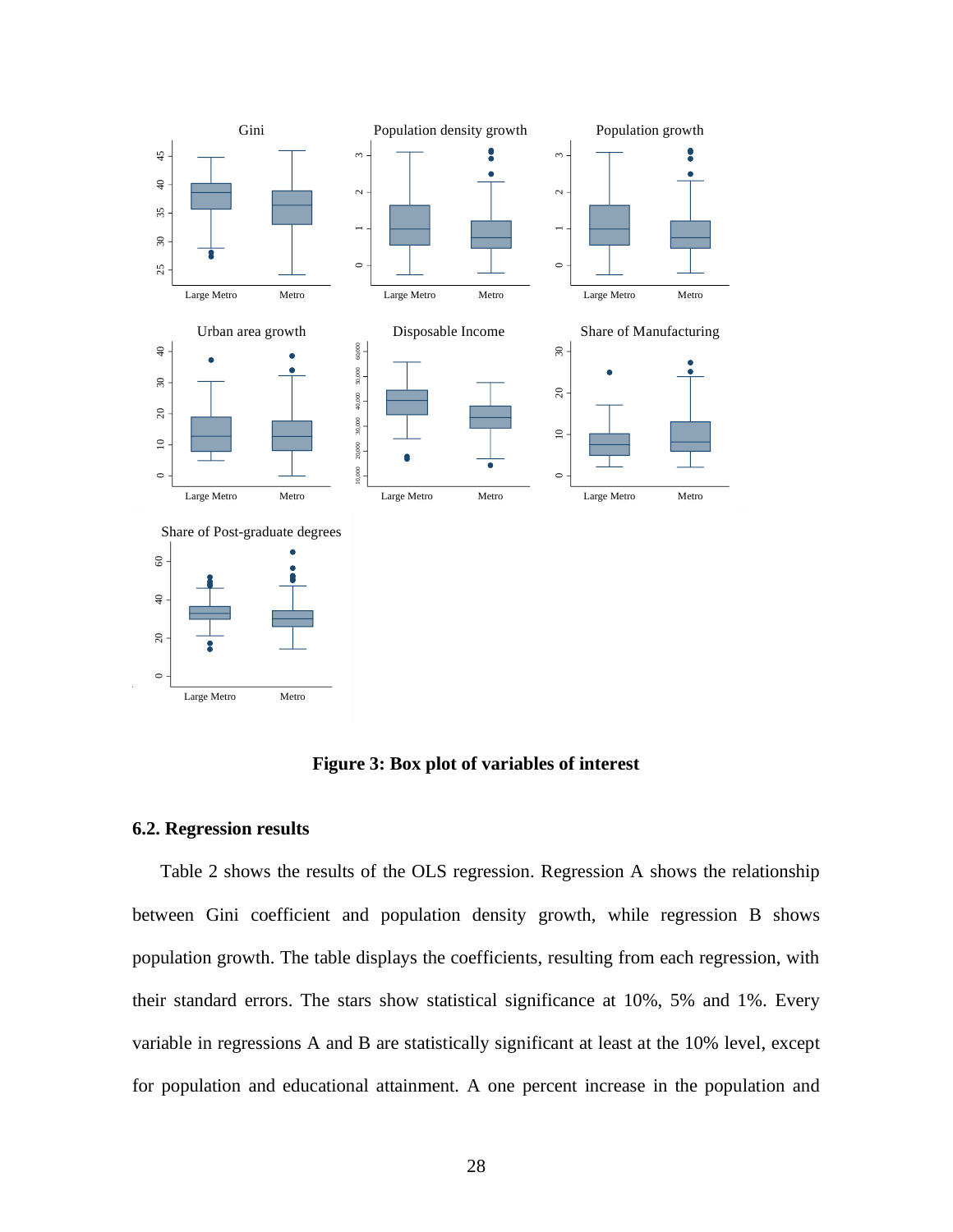population density growth increases Gini coefficient by 1.16%, and a one percent increase in urban area per capita growth decreases Gini coefficient by almost 0.1%. The effect of urban area growth doesn't seem to be important in terms of magnitude, but population density growth seems to be significant. The relationship between the share of labor in manufacturing, unemployment, and disposable income with income inequality is negative, consistent with the literature (Braun, 1988). Research behind unemployment is varied with different conflicting results that is not the focus of this study.

Two variables are not statistically significant: educational attainment and population. The sample data is taken from countries with already high levels of education, and the analysis is focused on relatively large cities and metropolitan areas, all of which concentrate high levels of highly skilled labor. This may be the reason why in this analysis educational attainment doesn't explain income inequality. If cities from the developed world are included in the sample, with different levels of educational attainment, these results might change. The reason why population is not statistically significant may be due to sample of cities. More than two thirds of the cities chosen are mid-sized metropolitan areas. With a sample of smaller towns and big metropolitan areas, a statistical significance may arise.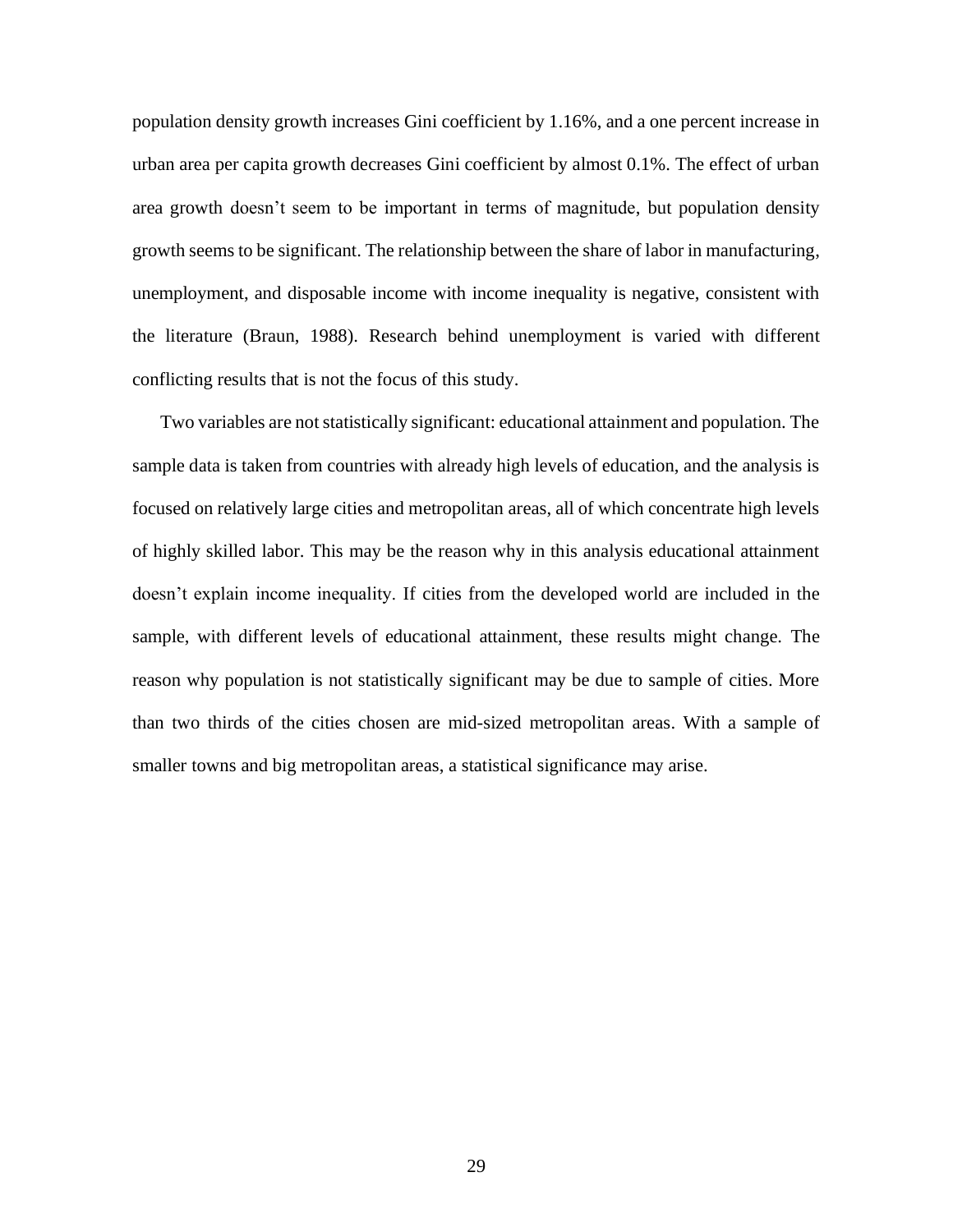#### **Table 3: Regression results**

| Dependent variable: Gini coefficient          | <b>Coefficients</b> |                |  |  |
|-----------------------------------------------|---------------------|----------------|--|--|
| <b>Independent variables</b>                  | $\mathbf A$         | B              |  |  |
|                                               | 1.160543            |                |  |  |
| Growth in population density                  | $(0.605)$ **        |                |  |  |
|                                               |                     | 1.159312       |  |  |
| Growth in population                          |                     | $(0.604)$ **   |  |  |
| Growth in urban area                          | $-0.0887726$        | $-0.08868$     |  |  |
|                                               | $(0.042)$ **        | $(0.042)$ **   |  |  |
| Share of labor force in manufacturing         | $-0.2433255$        | $-0.2433754$   |  |  |
|                                               | $(0.061)$ ***       | $(0.069)$ ***  |  |  |
| Share of population with postgraduate degrees | $-0.1044227$        | $-0.1044184$   |  |  |
|                                               | (0.069)             | (0.068)        |  |  |
|                                               | $-4.494452$         | $-4.494105$    |  |  |
| Log Unemployment rate                         | $(1.292)$ ***       | $(1.292)$ ***  |  |  |
| Log Population                                | 0.981194            | 0.9804514      |  |  |
|                                               | $(0.476)$ **        | $(0.476)$ **   |  |  |
| Log Population Density                        | 1.005915            | 1.007394       |  |  |
|                                               | $(0.411)$ **        | $(0.411)$ ***  |  |  |
| Log Disposable Income                         | $-4.742497$         | $-4.737101$    |  |  |
|                                               | $(1.981)$ **        | $(1.982)*$     |  |  |
| Country Gini coefficient                      | 0.5077286           | 0.5076455      |  |  |
|                                               | $(0.166)$ ***       | $(0.166)$ ***  |  |  |
|                                               | 60.46325            | 60.41184       |  |  |
| constant                                      | $(18.683)$ ***      | $(18.691)$ *** |  |  |

Sources: OECD, Centre for Cities, national statistic agencies.

### **7. Discussion**

The analysis shows the impact of growth in cities in terms of income inequality. Higher population urban density growth means the city grows faster than the natural growth due to fertility rates, meaning it attracts people from other cities and rural areas. In previous sections, the relationship between urban-rural migration and income inequality was briefly discussed. Kuznets (1955) explained that urbanization brings inequality at early stages, due to the difference in skills and the inability to incorporate to the labor force easily. Saunders (2011) explains a theory of how cities develop given migration from rural areas and smaller cities.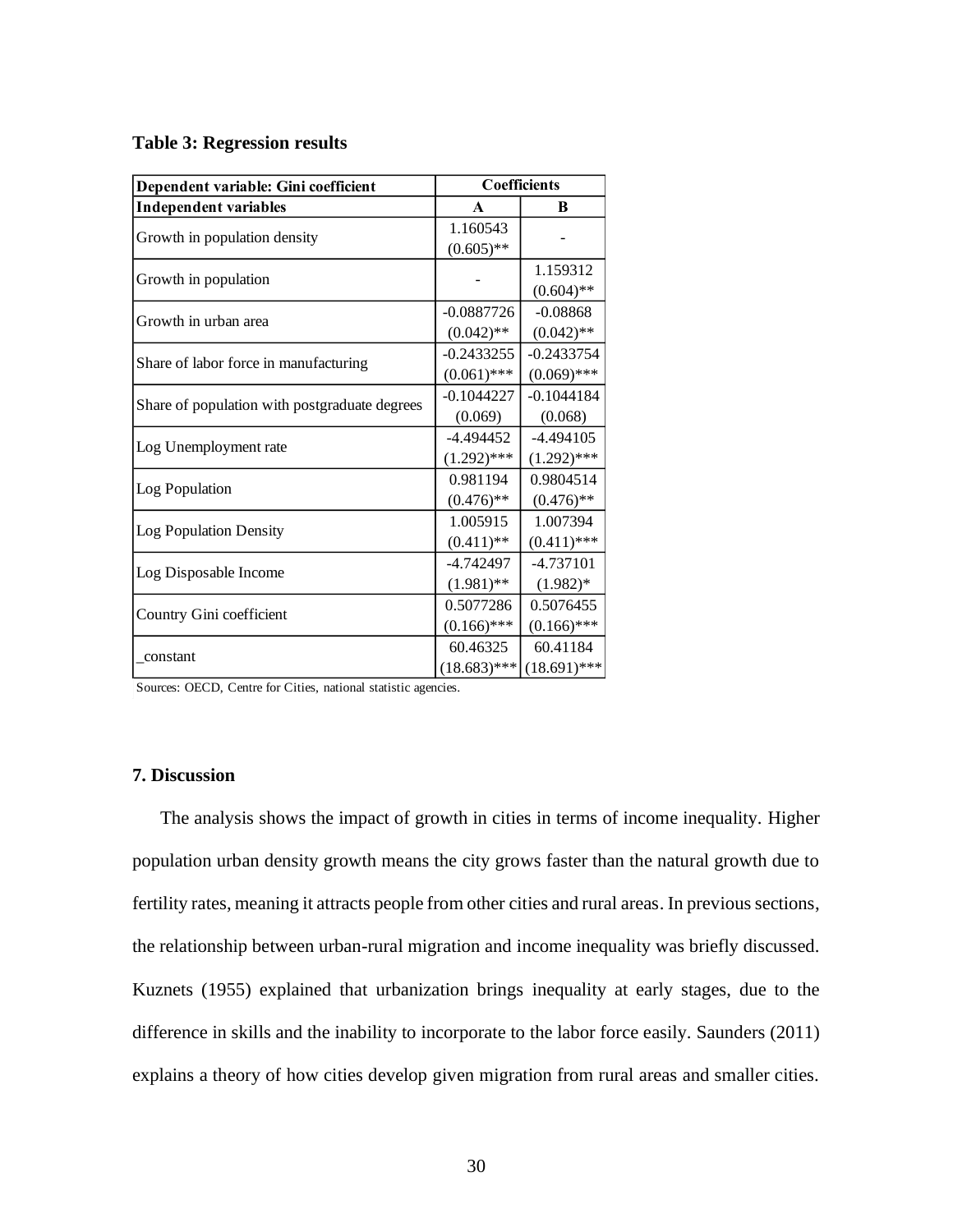However, migration flow to cities does not stop. Rather than being a phenomenon divided in stages, it is a continuous process. People flock to cities in waves that extend over large periods of time, sometimes in a continuous never-ending flow. Faster growing cities, with increasing numbers of migrants, will find it difficult to curb income inequality based on the skill difference assumption. However, these cities also attract talented people from the Creative Class, causing a significant impact on income inequality, segregation and poverty concentration (Florida, 2017).

The results of this analysis follow these ideas. Cities that have grown the most tend to be more unequal because they attract more people from other parts of the country, some of which have different skill levels, and they are constantly receiving these migrants. This does not mean that all will gain from moving to large metropolitan areas. Glaeser (2011) point that cities are paths to prosperity still stands however, income inequality and poverty still prevail in densely populated areas, even in the developed world because of ongoing migration.

The results also show that while larger cities like New York and London keep growing, smaller cities are growing faster. This is important to discuss because an increasing demand in living spaces in these relatively smaller cities can generate a big impact in income disparities. As discussed in the conceptual framework, migration can create an impact in labor and real estate markets, attracting high-skilled affluent people and pushing low-income households away. Uncontrolled and rapid growth may have a severe impact in segregation and poverty concentration.

Several caveats should also be discussed. Inequality in cities, as proved in the analysis, is also determined by the country's inequality. Structural issues like racism and segregation play a significant role in income disparities across geographic units. Countries like the United States and Canada both have particular problems with racial segregation in cities (Hanjal,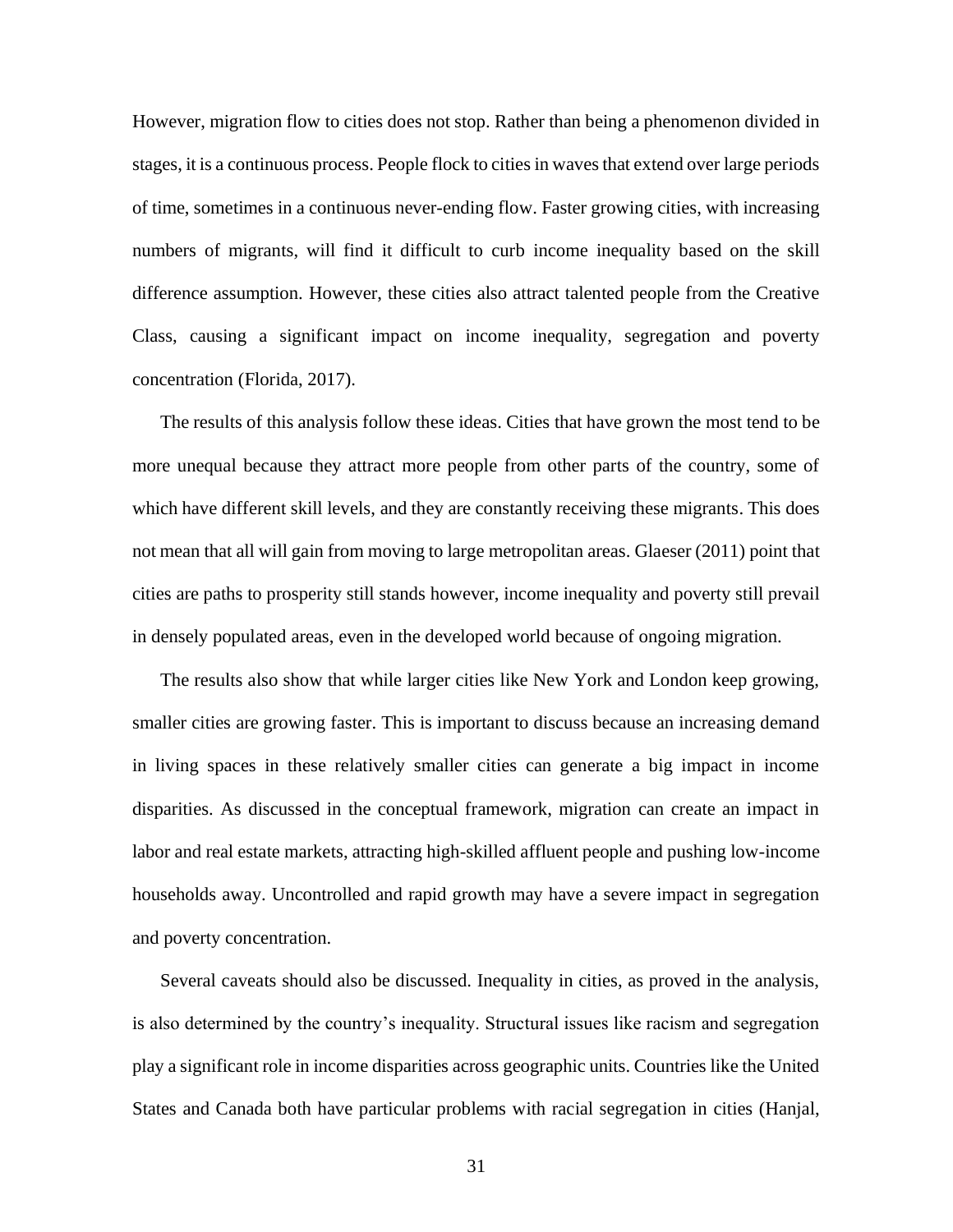1995; Bolton and Breau, 2012) and this phenomenon can overshadow or exacerbate the migration dynamic explained in this research. People will still migrate to larger cities from smaller towns, and it is possible that structural racism has impacted the creation of these arrival cities, exacerbating inequalities.

The results from this analysis, and other studies of income inequality in cities, should be taken into consideration by policymakers in government and international organizations. Cities around the world will increase in population and while this might improve the lives of newcomers (Glaeser, 2011), this can also create negative consequences to a big portion of the population. This growth in income inequality within cities could impact people's access to health services, to high quality education, and jobs, severely limiting social mobility (Neckerman and Torche, 2007). Furthermore, political tensions may arise between prosperous and declining neighborhoods and cities. These tensions have already caused reversals of policies on a national level, labeled as effective and important for economic development, in the developed world (Rodríguez-Pose, 2018). Development policies will certainly focus increasingly on cities rather than on rural areas. Policymakers should be aware of potential consequences of urban growth in order to prevent income inequality. Furthermore, the vast majority of studies are done in developed countries, where data is available at city level. There is very little research on developing countries, where the problem of inequality and poverty is greater population growth in cities is higher, compared to developed countries (UN-DESA, 2018).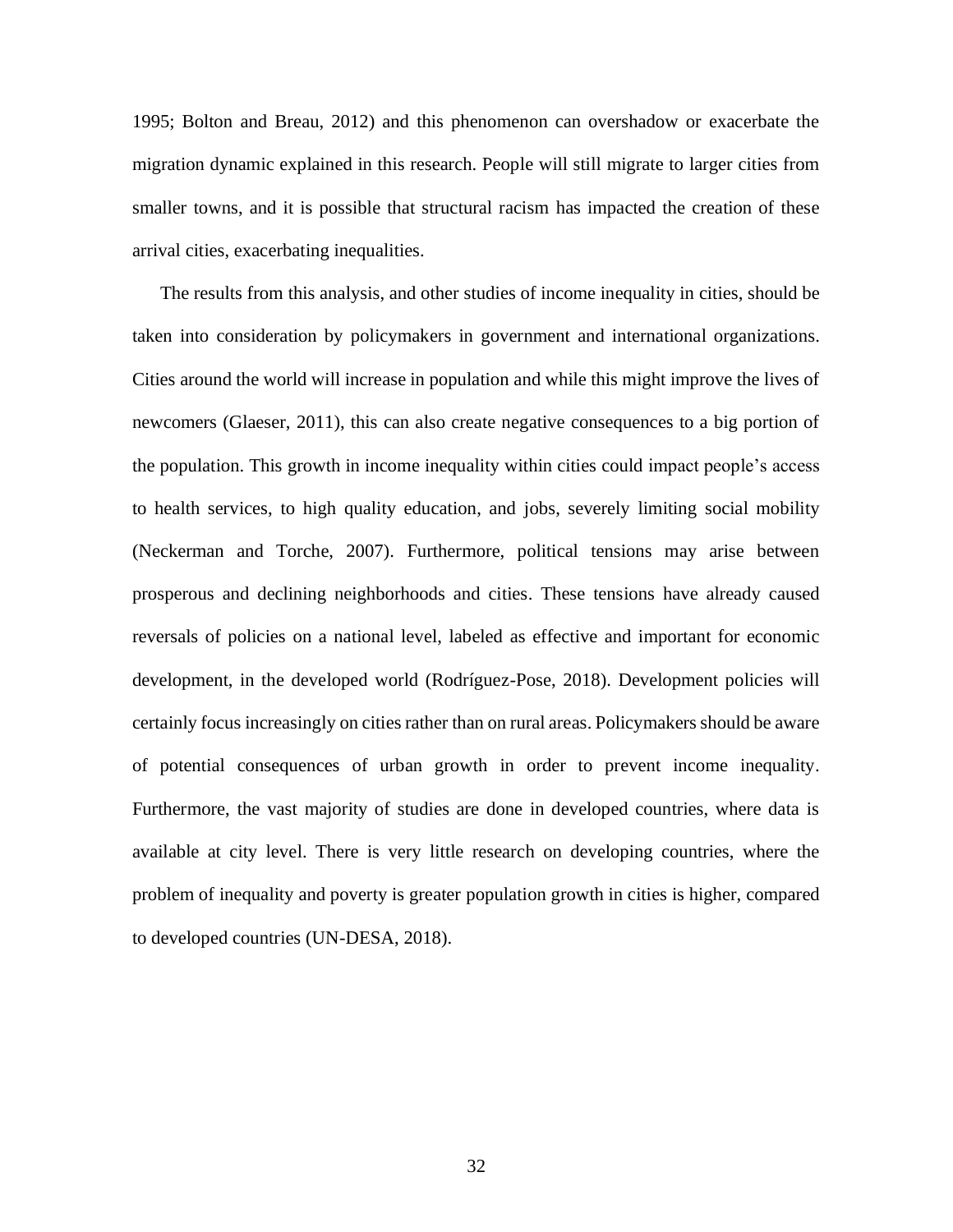### **References**

- Acemoglu, D. (2003). *Cross‐country inequality trends*. The Economic Journal, 113(485), F121-F149.
- Adams, M. (2007). *Inequality/Stratification, Gender*. The Blackwell Encyclopedia of Sociology, 1-5.
- Alderson, A. S., & Nielsen, F. (2002). *Globalization and the great U-turn: Income inequality trends in 16 OECD countries*. American Journal of Sociology, 107(5), 1244-1299.
- Autor, D. H., Katz, L. F., & Krueger, A. B. (1998). *Computing inequality: have computers changed the labor market?* The Quarterly journal of economics, 113(4), 1169-1213.
- Baum-Snow, N., & Pavan, R. (2013). *Inequality and city size*. Review of Economics and Statistics, 95(5), 1535-1548.
- Becker, G. S., & Tomes, N. (1979). *An equilibrium theory of the distribution of income and intergenerational mobility*. Journal of political Economy, 87(6), 1153-1189.
- Black, D., Gates, G., Sanders, S., & Taylor, L. (2002). *Why do gay men live in San Francisco?*. Journal of Urban Economics, 51(1), 54-76.
- Black, D., Kolesnikova, N., & Taylor, L. (2009). *Earnings functions when wages and prices vary by location*. Journal of Labor Economics, 27(1), 21-47.
- Bolton, K., & Breau, S. (2012). *Growing unequal? Changes in the distribution of earnings across Canadian cities*. Urban Studies, 49(6), 1377-1396.
- Braun, D. (1988). *Multiple measurements of US income inequality*. The review of Economics and Statistics, 398-405.
- Bryan, G., Glaeser, E., & Tsivanidis, N. (2019). *Cities in the Developing World* (No. w26390). National Bureau of Economic Research.
- Butler, T., Hamnett, C., & Ramsden, M. J. (2013). *Gentrification, Education and Exclusionary Displacement in East London*. International Journal of Urban and Regional Research, 37(2), 556-575.
- Chen, G., Glasmeier, A. K., Zhang, M., & Shao, Y. (2016). *Urbanization and Income Inequality in Post-Reform China: A Causal Analysis Based on Time Series Data*. PloS one, 11(7), e0158826-e0158826.
- Dabla-Norris, M. E., Kochhar, M. K., Suphaphiphat, M. N., Ricka, M. F., & Tsounta, E. (2015). *Causes and consequences of income inequality: A global perspective*. International Monetary Fund.
- Daly, M., Wilson, M., & Vasdev, S. (2001). *Income inequality and homicide rates in Canada and the United States*. Canadian J. Criminology, 43, 219.
- Deaton, A., & Lubotsky, D. (2003). *Mortality, inequality and race in American cities and states*. Social science & medicine, 56(6), 1139-1153.
- Eastwood, R., & Lipton, M. (2000). *Rural-Urban Dimensions of Inequality Change.* Working Papers. UNU/WIDER Publications, Katajanokanlaituri 6 B, 00160, Helsinki, Finland.
- Elliott, J. R., & Haney, T. J. (2007). *Inequality and the City*. The Blackwell Encyclopedia of Sociology.
- Engelke, P. (2015). *Foreign Policy for an Urban World: Global Governance and the Rise of Cities*. Atlantic Council.
- Firebaugh, G. (2000). *The trend in between-nation income inequality*. Annual Review of Sociology, 26(1), 323-339.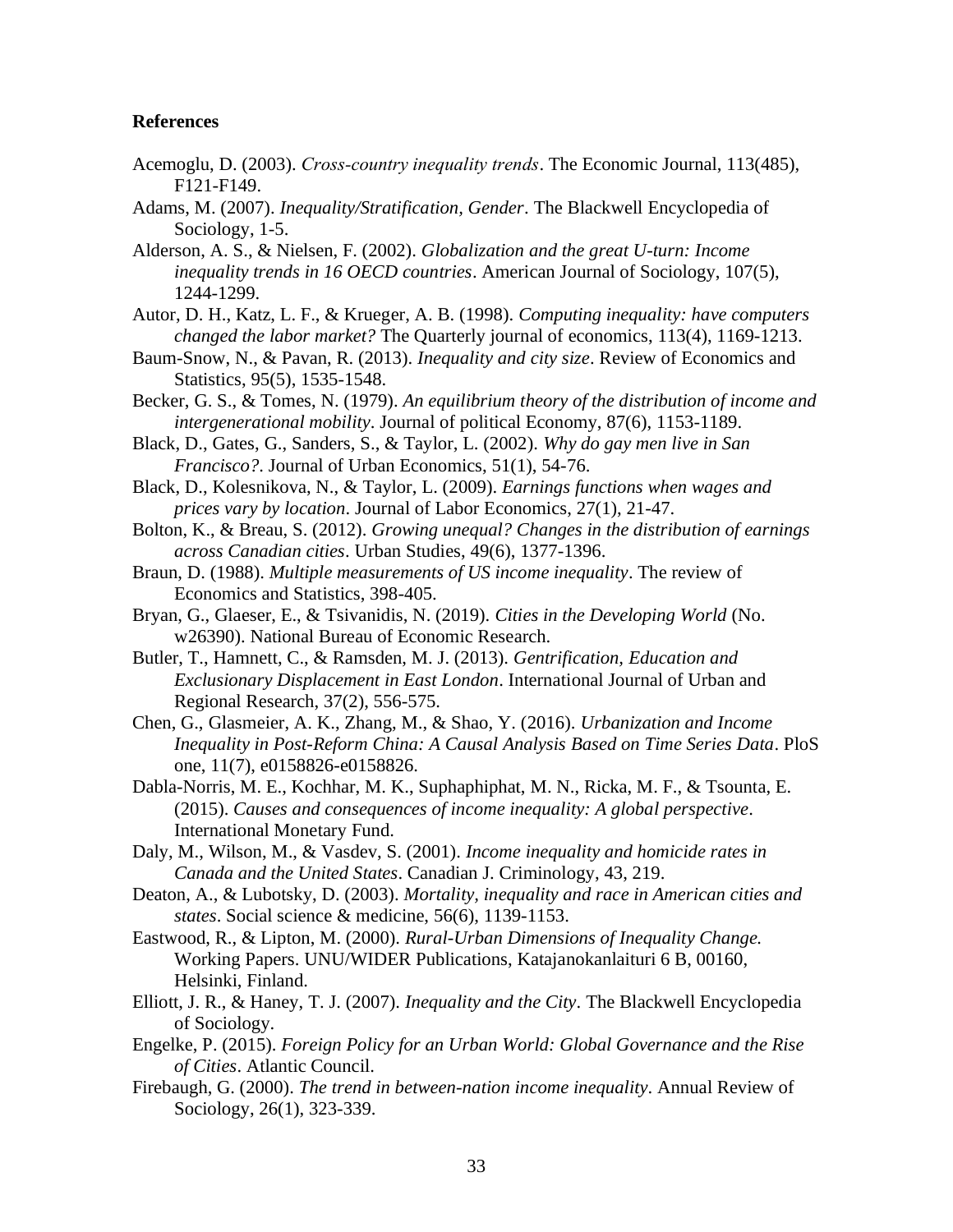Florida, R. (2012). *The rise of the creative class*. Basic books.

- Florida, R. (2017). *The new urban crisis: How our cities are increasing inequality, deepening segregation, and failing the middle class-and what we can do about it*. Basic Books.
- Florida, R., & Mellander, C. (2016). *The geography of inequality: Difference and determinants of wage and income inequality across US metros*. Regional Studies, 50(1), 79-92.
- Freeman, L., & Braconi, F. (2004). *Gentrification and displacement New York City in the 1990s*. Journal of the American Planning Association, 70(1), 39-52.
- Glaeser, E. (2011). *Triumph of the City*. Pan.
- Glaeser, E. L. (1999). Learning in cities. *Journal of urban Economics*, *46*(2), 254-277.
- Glaeser, E. L., & Gottlieb, J. D. (2009). *The wealth of cities: Agglomeration economies and spatial equilibrium in the United States*. Journal of economic literature, 47(4), 983- 1028.
- Glaeser, E. L., Resseger, M., & Tobio, K. (2009). *Inequality in cities*. Journal of Regional Science, 49(4), 617-646.
- Goldsmith, P. R. (2010). *Learning apart, living apart: How the racial and ethnic segregation of schools and colleges perpetuates residential segregation*. Teachers College Record, 112(6), 1602-1630.
- Goldsmith, W., & Blakely, E. (2010). *Separate societies: Poverty and inequality in US cities*. Temple University Press.
- Greenwood, M. J. (1975). A simultaneous-equations model of urban growth and migration. *Journal of the American Statistical Association*, *70*(352), 797-810.
- Hajnal, Z. L. (1995). The nature of concentrated urban poverty in Canada and the United States. *Canadian Journal of Sociology/Cahiers canadiens de sociologie*, 497-528.
- Harris, J. R., & Todaro, M. P. (1970). *Migration, unemployment and development: a twosector analysis*. The American economic review, 60(1), 126-142.
- Henderson, J. V. (1974). *The sizes and types of cities*. The American Economic Review, 64(4), 640-656.
- Hunter, B. H. (2003). *Trends in neighbourhood inequality of Australian, Canadian, and United States of America cities since the 1970s*. Australian Economic History Review, 43(1), 22-44.
- Jappelli, T., & Pistaferri, L. (2010). *Does consumption inequality track income inequality in Italy?* Review of Economic Dynamics, 13(1), 133-153.
- Johnson, G. E., & Whitelaw, W. E. (1974). *Urban-rural income transfers in Kenya: an estimated-remittances function*. Economic Development and Cultural Change, 22(3), 473-479.
- Kim, S. (2008). *Spatial inequality and economic development: Theories, facts, and policies*. Urbanization and growth, 133-166.
- Katz, L. F., & Summers, L. H. (1989). *Industry rents: Evidence and implications*. Brookings papers on economic activity: Microeconomics, 1989, 209-90.
- Krugman, P. (1991). *Increasing returns and economic geography*. Journal of political economy, 99(3), 483-499.
- Kuznets, S. (1955). *Economic growth and income inequality*. The American economic review, 45(1), 1-28.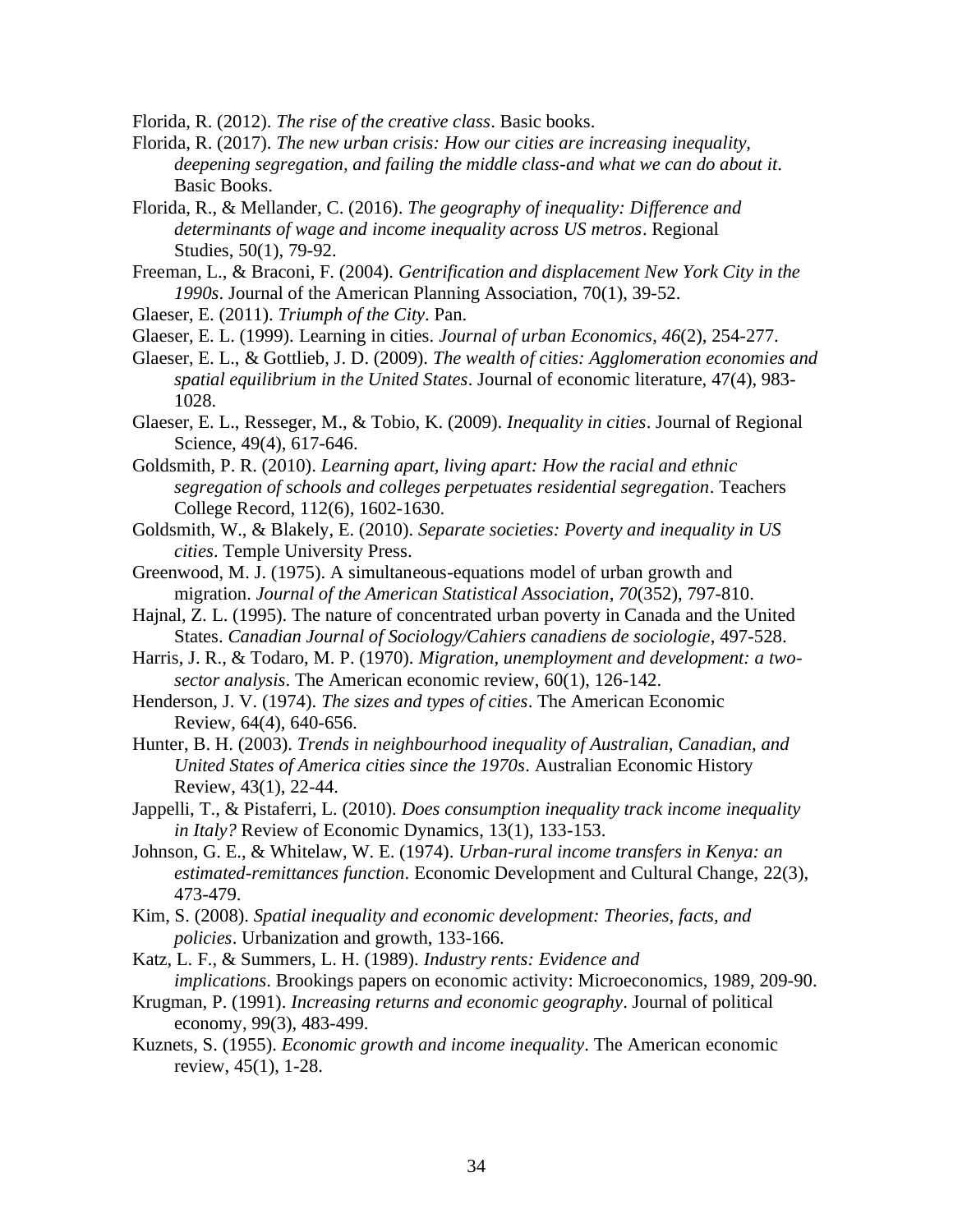- Leamer, E. E., Maul, H., Rodriguez, S., & Schott, P. K. (1999). *Does natural resource abundance increase Latin American income inequality?* Journal of development Economics, 59(1), 3-42.
- Lee, N., Sissons, P., & Jones, K. (2016). T*he geography of wage inequality in British cities*. Regional Studies, 50(10), 1714-1727.
- Lelo, K., Monni, S., & Tomassi, F. (2019). *Socio-spatial inequalities and urban transformation: The case of Rome districts.* Socio-Economic Planning Sciences.
- Li, S., & Zhao, R. (2007). *Changes in the Distribution of Wealth in China, 1995-2002 (No. 2007/03)*. Research Paper, UNU-WIDER, United Nations University (UNU).
- Liddle, B. (2017). *Urbanization and inequality/poverty*. Urban Science, 1(4), 35.

Mayer, S. E. (2001). *How the growth in income inequality increased economic segregation (No. 230)*. Northwestern University/University of Chicago Joint Center for Poverty Research.

McCall, L., & Percheski, C. (2010). *Income inequality: New trends and research directions*. Annual review of sociology, 36, 329-347.

Meschi, E., & Vivarelli, M. (2009). *Trade and income inequality in developing countries*. World development, 37(2), 287-302.

- Neckerman, K. M., & Torche, F. (2007). Inequality: Causes and consequences. *Annu. Rev.*
- *Sociol.*, *33*, 335-357.
- OECD. (2012). *Redefining "urban". A new way to measure metropolitan areas*. Paris: OECD Publishing.
- OECD. (2019). *Employment database*. Retrieved from: https://www.oecd.org/employment/emp/employmentdatabase-employment.htm
- OECD. (2020). *OECD Income Distribution Database*. Retrieved from: http://stats.oecd.org/Index.aspx?DataSetCode=IDD
- Potepan, M. J. (1994). *Intermetropolitan migration and housing prices: simultaneously determined?* Journal of Housing Economics, 3(2), 77-91.
- Rappaport, J., & Sachs, J. D. (2002). *The US as a Coastal Nation. Federal Reserve Bank of Kansas City*. Research Division. RWP 01–11, October 2002.
- Rauch, J. E. (1991). *Economic development, urban underemployment, and income inequality (No. w3758)*. National Bureau of Economic Research.
- Rauch, J. E. (1993). *Productivity gains from geographic concentration of human capital: evidence from the cities*. Journal of urban economics, 34(3), 380-400.
- Ravallion, M. (2002). *On the urbanization of poverty*. Journal of Development Economics, 68(2), 435-442.
- Ravallion, M., Chen, S., & Sangraula, P. (2007). *New evidence on the urbanization of global poverty.* Population and Development Review, 33(4), 667-701.
- Roback, J. (1982). *Wages, rents, and the quality of life*. Journal of political Economy, 90(6), 1257-1278.
- Rodríguez-Pose, A. (2018). The revenge of the places that don't matter (and what to do
- about it). *Cambridge Journal of Regions, Economy and Society*, *11*(1), 189-209.
- Rosen, S. (1979). *Wage-based indexes of urban quality of life*. Current Issues in Urban Economics. John Hopkins Press, 74-104
- Rosés, J. R., Martínez-Galarraga, J., & Tirado, D. A. (2010). *The upswing of regional income inequality in Spain (1860–1930)*. Explorations in Economic History, 47(2), 244-257.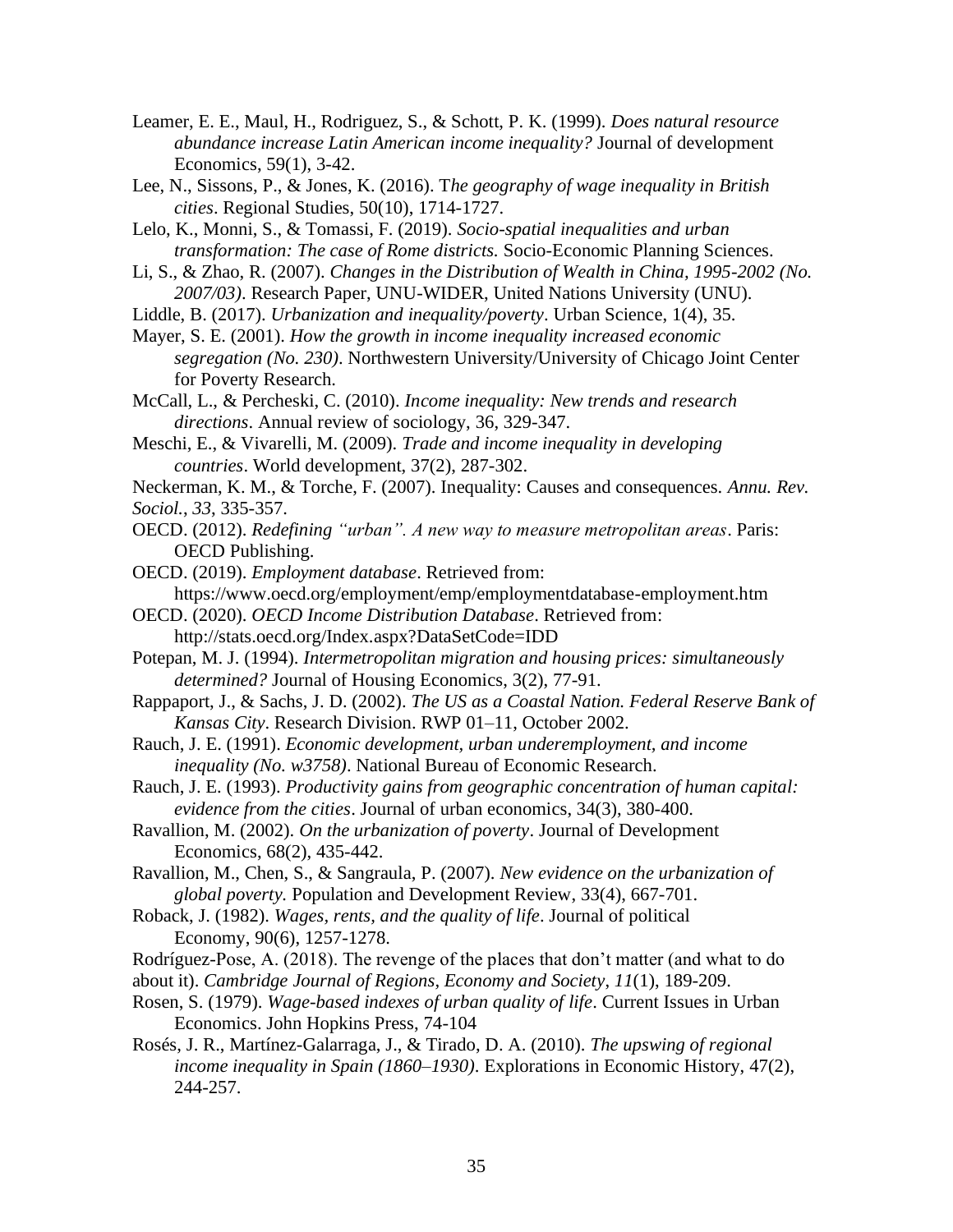- Roy, A. D. (1950). *The distribution of earnings and of individual output*. The Economic Journal, 60(239), 489-505.
- Sarkar, S. (2018). *Urban scaling and the geographic concentration of inequalities by city size*. Environment and Planning B: Urban Analytics and City Science, 2399808318766070.
- Saunders, D. (2011). *Arrival city: How the largest migration in history is reshaping our world.* Vintage.
- Schutz, R. R. (1951). *On the measurement of income inequality*. The American Economic Review, 41(1), 107-122.
- Shahbaz, M., Aamir, N., & Butt, M. S. (2007). *Rural-urban income inequality under financial development and trade openness in Pakistan: the econometric evidence*. The Pakistan Development Review, 657-672.
- Silva, J. A., & Leichenko, R. M. (2004). *Regional income inequality and international trade*. Economic Geography, 80(3), 261-286.
- United Nations, Department of Economic and Social Affairs, Population Division (2019). *World Urbanization Prospects: The 2018 Revision* (ST/ESA/SER.A/420). New York: United Nations.
- Wheeler, C. H. (2004). *Wage inequality and urban density*. Journal of Economic Geography, 4(4), 421-437.
- Wheeler, C. H. (2006). Urban decentralization and income inequality: Is sprawl associated
- with rising income segregation across neighborhoods? *FRB of St. Louis Working Paper No*.
- Wheeler, C. H., & La Jeunesse, E. A. (2006). *Neighborhood income inequality*. FRB of St. Louis Working Paper No.
- Wheeler, C. H., & La Jeunesse, E. A. (2008). *Trends in neighborhood income inequality in the US: 1980–2000*. Journal of Regional Science, 48(5), 879-891.
- Wrigley, N., Warm, D., & Margetts, B. (2003). *Deprivation, diet, and food-retail access: Findings from the Leeds 'food deserts' study*. Environment and Planning A, 35(1), 151-188.
- Wu, H. (2018). *Is There a Kuznets Curve for Intra-City Earnings Inequality? (No. 2018- 09).*
- Yang, D. T. (2002). *What has caused regional inequality in China?* China Economic Review, 13(4), 331-334.
- Young, A. (2013). *Inequality, the urban-rural gap, and migration*. The Quarterly Journal of Economics, 128(4), 1727-1785.
- Zaidi, S. (2009). *Main drivers of income inequality in central European and Baltic countries-some insights from recent household survey data*. The World Bank.

## **Data sources**

- Centre for Cities. (2017). Cities Outlook 2017. Retrieved from:
	- https://www.centreforcities.org/reader/cities-outlook-2017/city-monitor-latestdata/13-gini-coefficient/
- Eurostat. (2020). Education functional urban areas. Retrieved from: https://ec.europa.eu/eurostat/web/products-datasets/-/urb\_leduc
- Institute national de la statistique et des études économique. (2018). Employment and wages (establishment data). Retrieved from:

https://www.insee.fr/en/statistiques/series/105404315?INDICATEUR=105298904